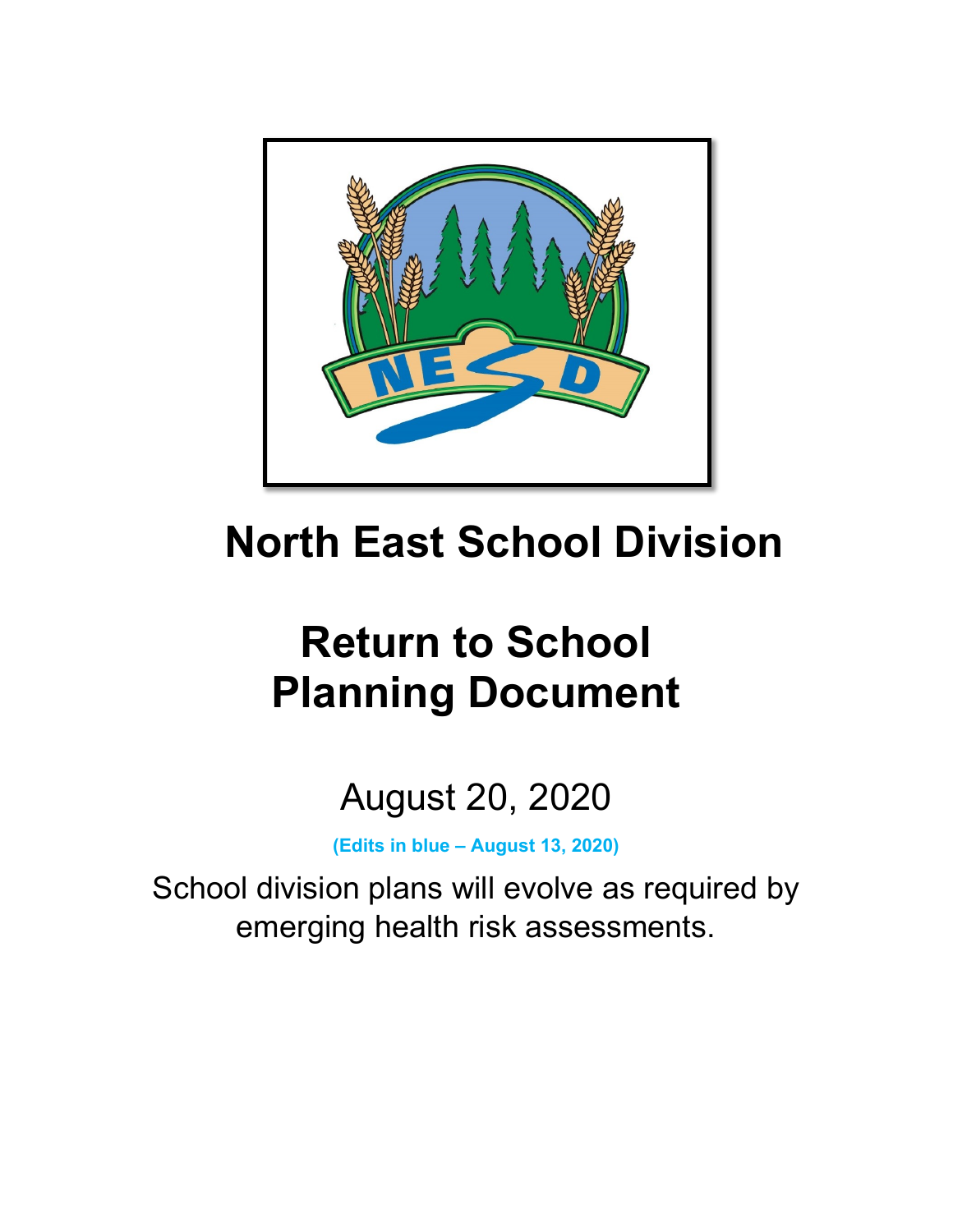## **Reopen NESD**

### Contents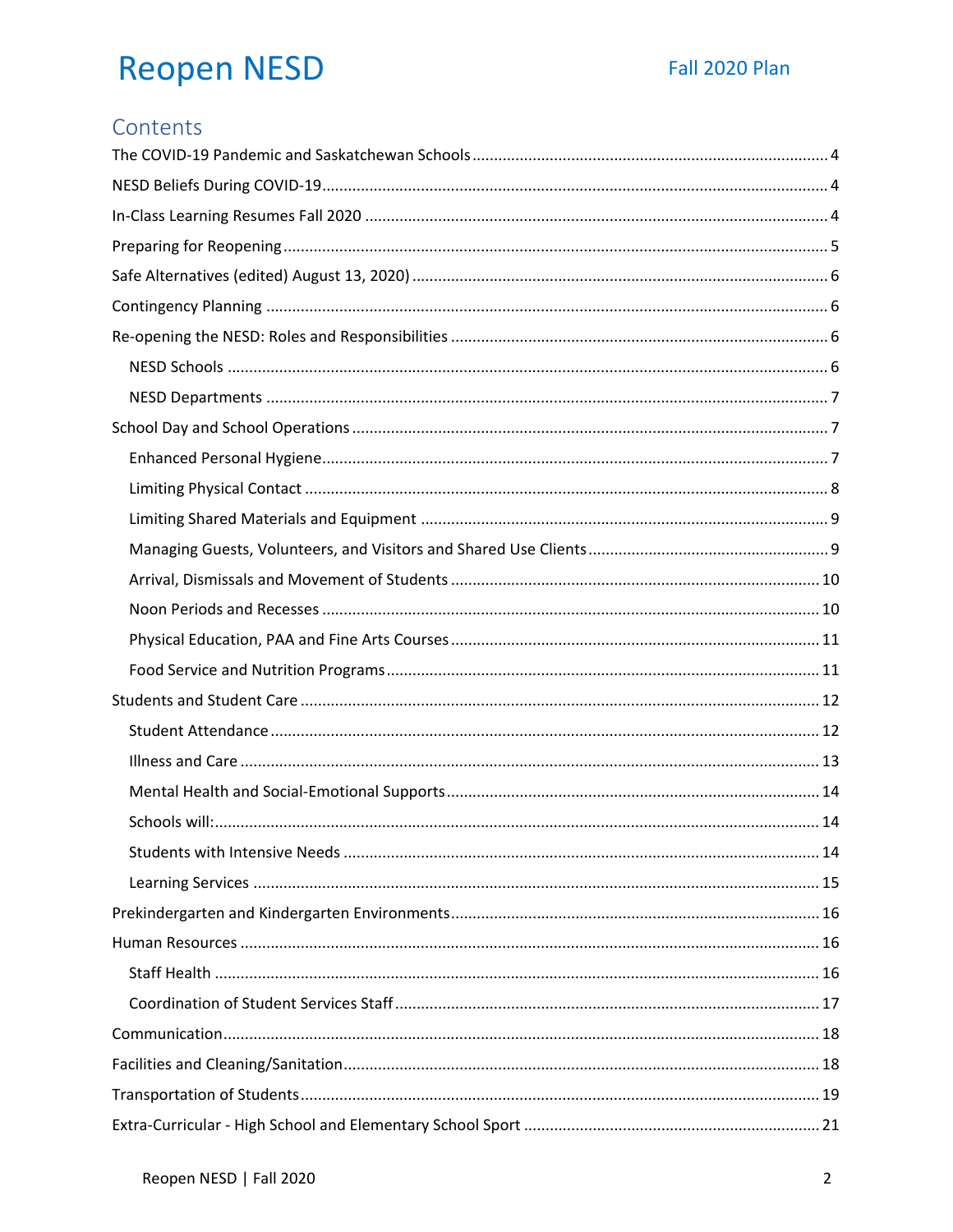| Considerations for Play-based Learning Practices and Learning Materials  28 |  |
|-----------------------------------------------------------------------------|--|
|                                                                             |  |
|                                                                             |  |
|                                                                             |  |
|                                                                             |  |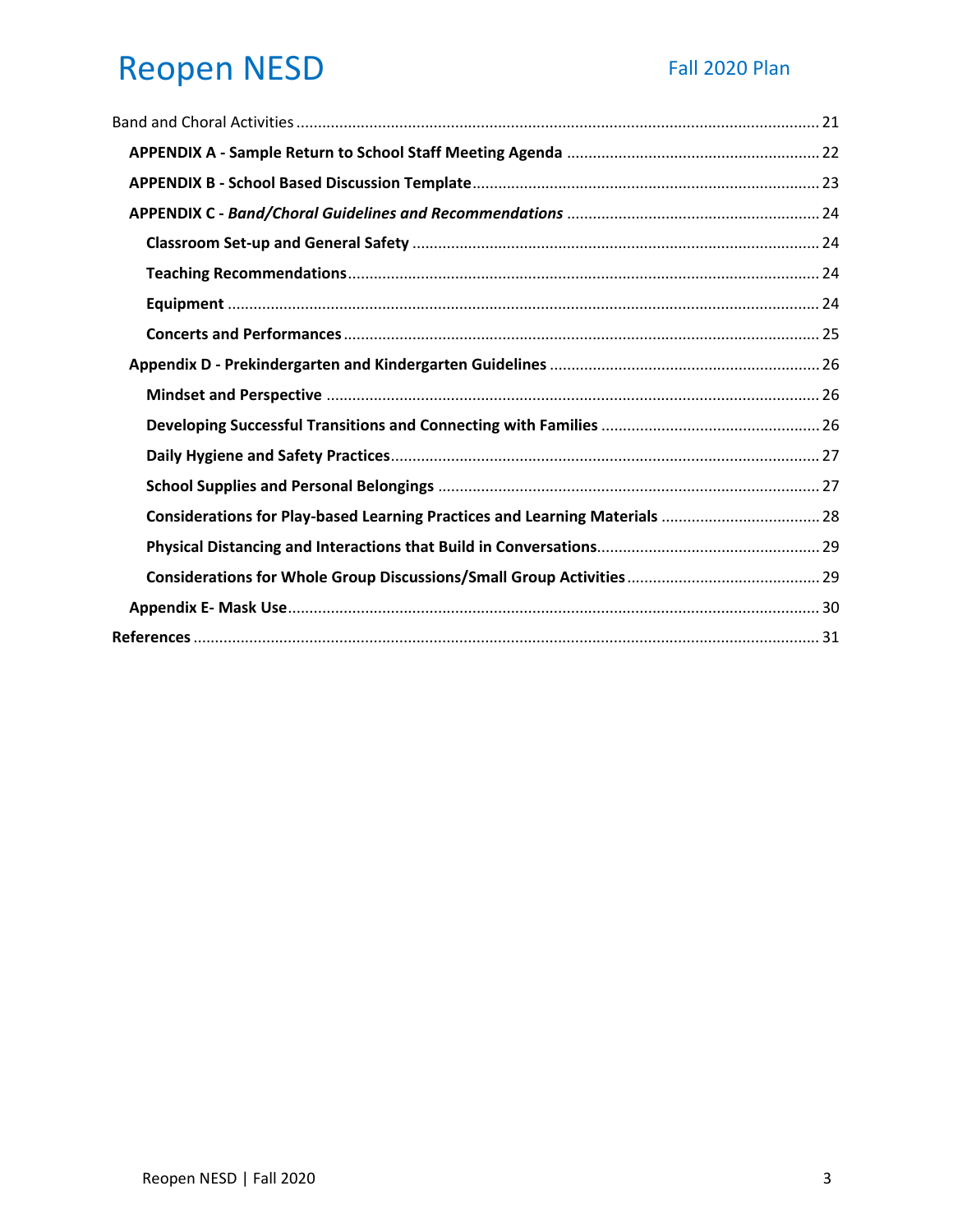## <span id="page-3-0"></span>The COVID-19 Pandemic and Saskatchewan Schools

The Government of Saskatchewan and Saskatchewan Health officials are currently taking steps to prevent the introduction and spread of COVID-19 into our communities. Schools play an important role in this effort. Through collaboration and coordination with local health departments, schools should take steps to disseminate information about the disease and its potential transmission within their school community. Schools should prepare to take steps to prevent the spread of COVID-19 among their students and staff during the pandemic.

Schools should continue to collaborate, share information and review plans with Executive Council and local health officials to help protect the whole school community, including those with special health needs. The division and school plans should be designed to complement other community mitigation strategies to protect high risk populations and the healthcare system, minimize disruption to teaching and learning, and protect students/staff from social stigma and discrimination. Plans should build on everyday practices (e.g. encouraging hand hygiene, social distancing where possible, monitoring absenteeism, and communicating routinely) that include strategies for before, during and after a possible outbreak.

### <span id="page-3-1"></span>NESD Beliefs During COVID-19

- The health and safety of students, staff and community is paramount.
- An understanding and support of the social-emotional impact on students and staff is important.
- All students and staff must stay home if they are sick.
- Information about local levels of transmission should be gathered and monitored regularly.
- All decisions about implementing school-based strategies (e.g., dismissals, event cancellations, field trips, assemblies, other social distancing measures) should be made locally, in collaboration with the local Medical Health Officer who can help determine the level of transmission in the community.
- Collectively we must determine and adhere to numbers of students and staff permitted to gather and other health enhancing practices as directed by the Public Health Order issued by the CMHO.
- *Local decisions will follow directives from the local MHO, who would consult the CMHO.*
- An acceptance and appreciation that local decisions will follow directives from the Chief Medical Health Officer and the Ministry of Education.
- All students will have equitable access to the provincial curriculum.
- The focus will be on learning outcomes rather than the amount of time per subject.

### <span id="page-3-2"></span>In-Class Learning Resumes Fall 2020

The Government of Saskatchewan announced classes in Saskatchewan Pre-Kindergarten to Grade 12 schools will resume in-class learning for the upcoming school year. Students and staff will return to school with reasonable protective provisions in place. The Ministry of Education, with the input of the provincial education Response Planning Team (RPT), has distributed Primary and Secondary Education Institution Guidelines and Return to School Fall 2020 – Learning Guidelines to school divisions to ensure schools are safe places of learning for students, staff and families.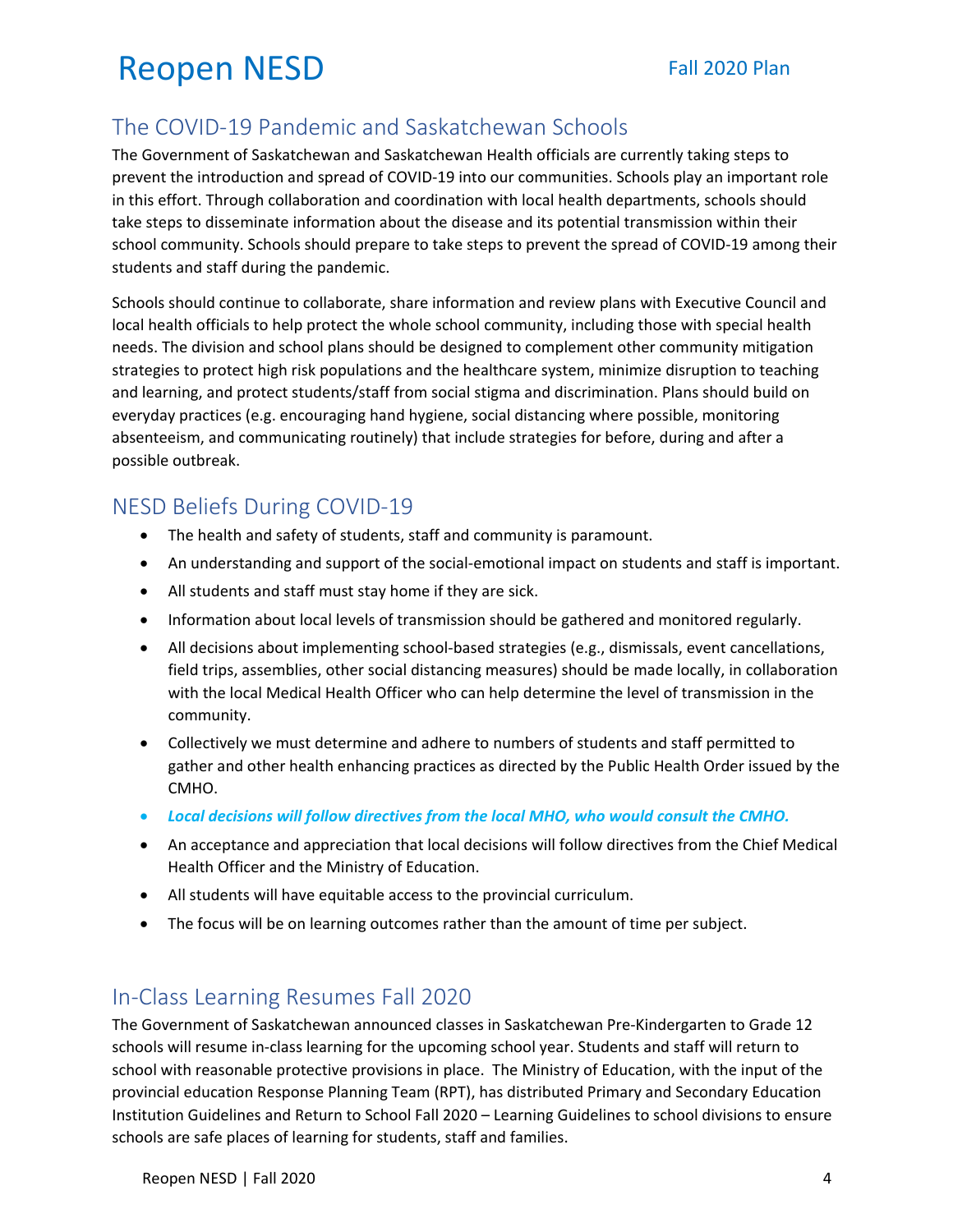As students return to school to once again take part in mandatory learning in September 2020, school and school division staff will work together to ensure that their educational programs once again meet the high standards established prior to the suspension of classes in March 2020. While increased emphasis will be placed on precautions such as cleaning and sanitizing and limiting physical contact, all students will once again receive the full Saskatchewan curriculum taught by their teachers.

While each school will have responsibility for developing local plans and contingencies in multiple areas in order to address the unique circumstances of their students, configurations, facilities and parents, the North East School Division is prepared to provide supports. Please ensure this plan is shared with all staff, including itinerant staff.

Throughout this planning document, schools will be responsible for completing the tables below, specifically the salmon coloured sections.

| <b>School Level Planning</b> |                                                                                                           |
|------------------------------|-----------------------------------------------------------------------------------------------------------|
| <b>Issue/Consideration</b>   | Solution (*indicate supports required)                                                                    |
|                              | Any text in these sections are suggestions and for the<br>school's consideration in developing solutions. |

### <span id="page-4-0"></span>Preparing for Reopening

- School staff should review, discuss and consider the implications of the Reopen NESD plan.
- Administrators are encouraged to use the following templates in their initial planning stages with school staff:
	- o *Appendix A: Sample Return to School Meeting Agenda*
	- o *Appendix B: School Based Discussion Template*
- School plans should be designed to complement other community mitigation strategies to protect high risk populations.
- Develop a communication plan to keep school stakeholders informed (staff, students, families, SCC, and community). Pay attention to the transition of students returning to school, reiterating steps to stay healthy and providing direction that if students and staff are sick, they must remain home.
- School administrators should discuss their communication plan with their Executive Council contact.
- Schools should consider creating a *Return to School* campaign (e.g., welcome video, graphics, website, and social media content) for students and staff.
- The North East School Division will work with families who decline to send their children to school.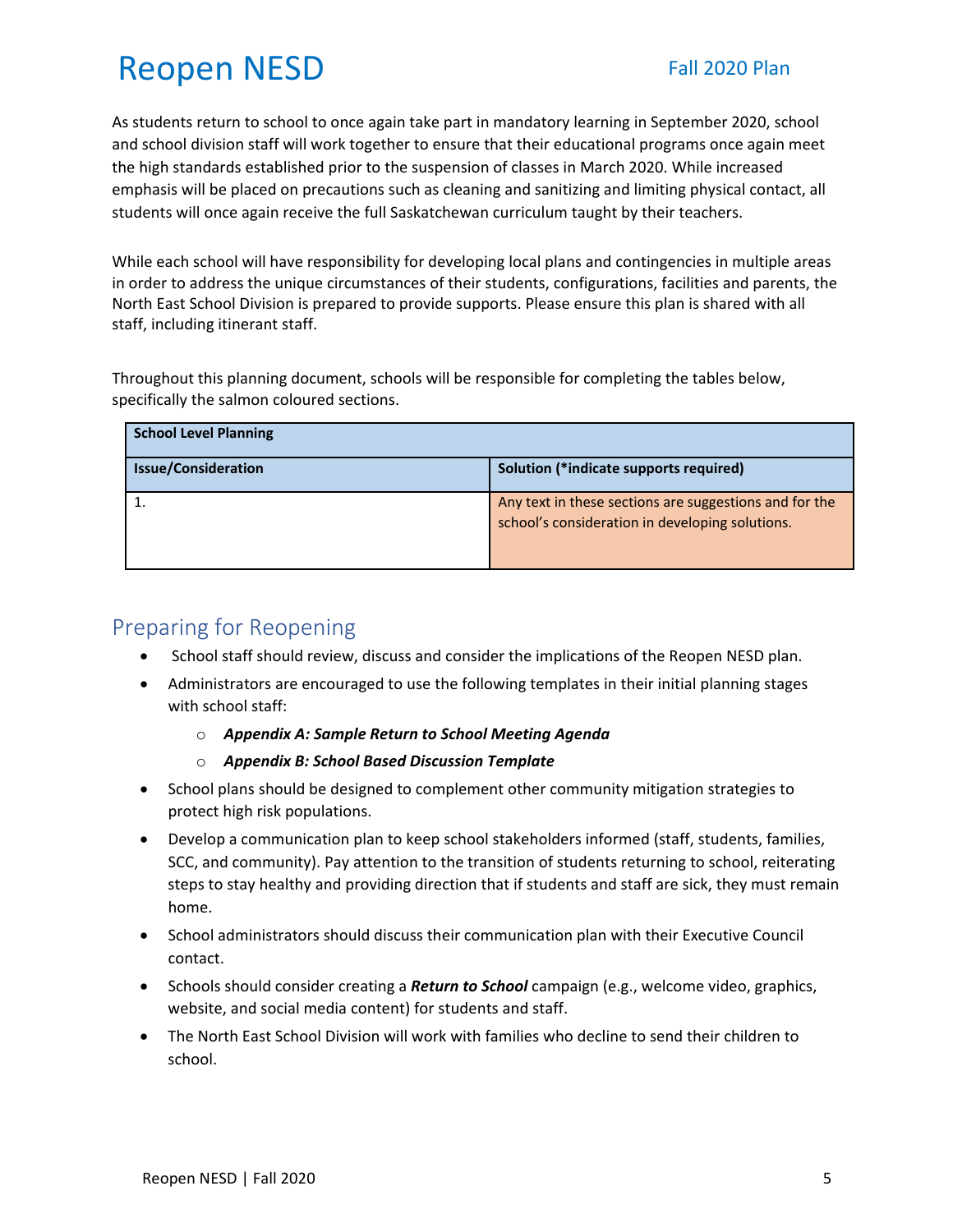### <span id="page-5-0"></span>Safe Alternatives (edited) August 13, 2020)

*To ensure preparedness, there are four scenarios that may be activated regionally or provincially based on the advice of Chief Medical Health officer. They include:*

- *Level 1 – Return to school, as normal as possible with additional health measures and precautions.*
- *Level 2 – Mask usage as determined by the Chief Medical Health Officer.*
- *Level 3 – In the event it becomes necessary, school capacity will be reduced. This may include establishing cohorts and hybrid learning models as considerations.*
- *Level 4 – Implementing learning continuity plans, which means transitioning to mandatory remote learning. (see Contingency Planning below)*

### <span id="page-5-1"></span>Contingency Planning

We may experience a period with subsequent waves of COVID-19. While a return to the classroom in the fall is the scenario being planned for, there must be a contingency plan in place if there becomes an elevated transmission risk, and in-class learning cannot resume as planned, either locally, regionally or provincially. Teachers will be prepared to move to a blended or full-time remote delivery using **Google Classroom** in grades K-4 and **Moodle** courses in grades 5-12. The full Saskatchewan curriculum will be delivered through multiple modes of delivery. Specialized therapies, professional assessments and unique transitions that can't be provided virtually may be provided face-to-face.

## <span id="page-5-2"></span>Re-opening the NESD: Roles and Responsibilities

### <span id="page-5-3"></span>NESD Schools

- **Teachers**  Regular duties; identify potential accommodations, reasonable personal protective measures. Plan for students to return, but also plan for the potential of moving to an at home experience. Consider pre-assessment and appropriate interventions to remediate Supplemental Learning gaps.
- **School Administrators** Regular duties: supervise, monitor and support students and staff. Work with school, facilities and maintenance staff to ensure the health and safety of students and staff. Lead and monitor scheduling and assist in tracking student and staff attendance.
- **Administrative Assistants** Regular duties with the necessary protective shields at desks/counters, if required. Monitoring and recording of student attendance.
- **Educational Assistants**  Regular duties.
- **Library Personnel** Regular duties.
- **Cafeteria/Nutrition Workers** Regular duties following health and safety guidelines.
- **Caretaking and Facilities Staff** Heightened cleaning, sanitization with appropriate solutions and processes. Increased attention to points of contact and commonly used rooms and areas.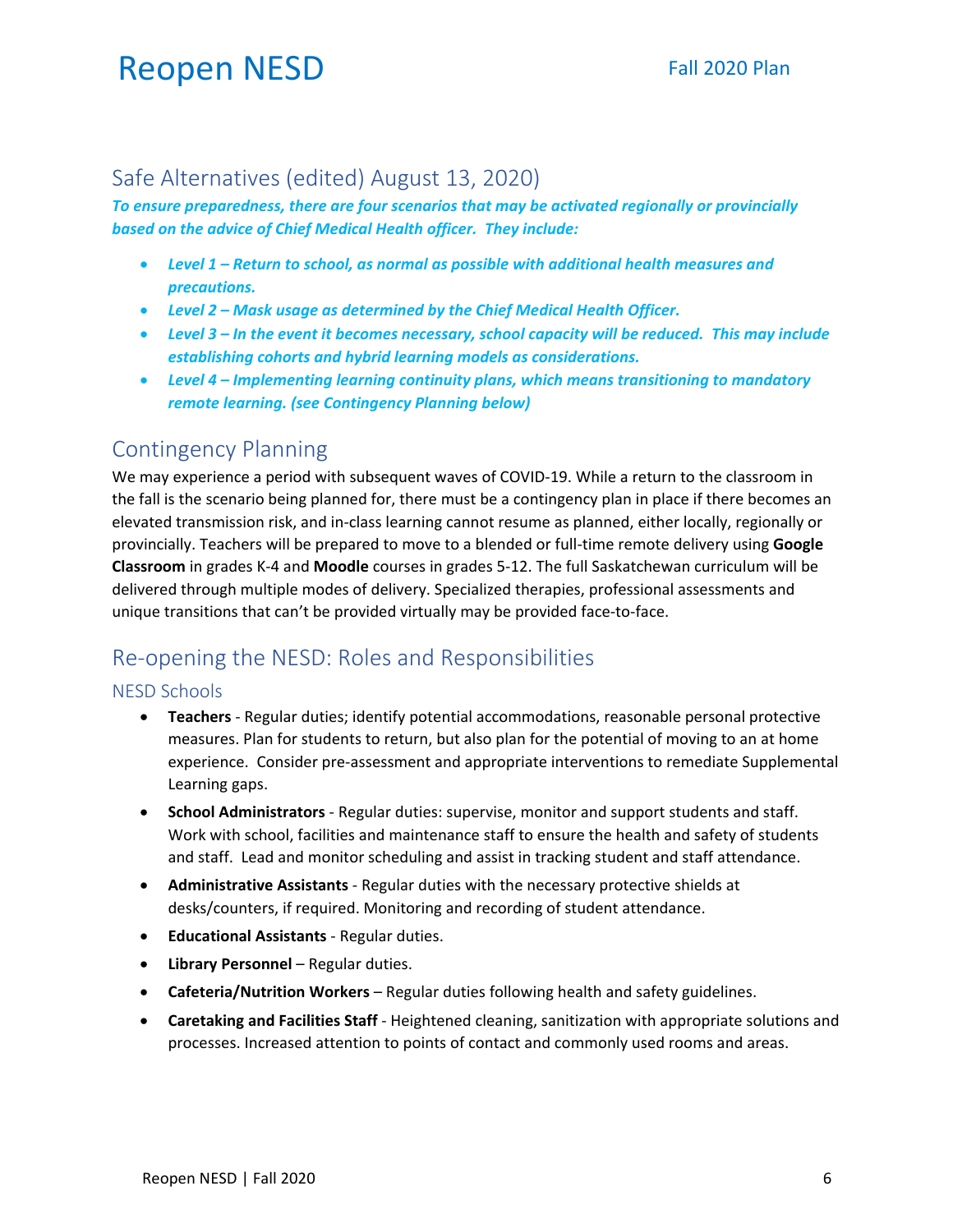#### <span id="page-6-0"></span>NESD Departments

- **Learning -** Continue to support teachers and students in the areas of curriculum, instruction and assessment. Emphasis on ensuring "catch up" and remediation or mitigation of learning gaps *with the use of spiral and accelerated learning strategies.*
- **Student Services -** Regular duties with emphasis on reconnecting with vulnerable students and families.
- **Employee Services/Payroll -** Regular duties and discussion regarding continuing to allow flexibility for the worksite.
- **Accounts Payable -** Regular duties and discussion regarding continuing to allow flexibility for worksite.
- **Facilities and Maintenance -** Continue to work in a fashion like the cold and flu season with heightened cleaning and sanitization *that includes the addition of temporary caretaking staff.*
- **Transportation -** Provide service to students with heightened sanitizing of the school buses between and after runs.
- **Information Technology -** Regular duties with discussion and planning regarding social distancing and possible needs for a flexible work site.

## <span id="page-6-1"></span>School Day and School Operations

### <span id="page-6-2"></span>Enhanced Personal Hygiene

- Schools will promote proper hygiene for staff and students.
	- o **Handwashing with soap and water will be a primary strategy** with the use of hand sanitizer as a supporting strategy. All washrooms and staffrooms will have signage to teach and support proper handwashing.
	- o Schools and classrooms will develop procedures to support handwashing.
	- $\circ$  Schools and teachers will teach students the importance and techniques of proper hand hygiene and sanitizing. Hand sanitizer will be located as appropriate throughout the school (numbers and locations to be determined, not necessary at every classroom entrance) At entrances, numbers to be determined by SBA. (Considerations to access and visibility for safety, possibility of misuse)
	- o *Ensure hand sanitizer is used properly and supervised in younger grades.*
- The School Division will supply schools with the following supplies:
	- o Sanitizer (must secure dispensers)
	- $\circ$  Caretaker supplies disinfectant cleaning products, rags (implications for laundering rags; disposable products are cost prohibitive and less effective).
	- $\circ$  Masks and gloves (for staff or students displaying potential symptoms and when personal care is being performed or medication is being administered
	- o Signage for proper handwashing protocols etc.
- Schools may list the following supplies as optional on students' supply lists: (for personal use)
	- o Personal hand sanitizer
	- o Disinfecting wipes *highly encouraged (CMO standard, unscented, 70%)*
	- o Kleenex *be sure proper disposal techniques are used and hand hygiene follows.*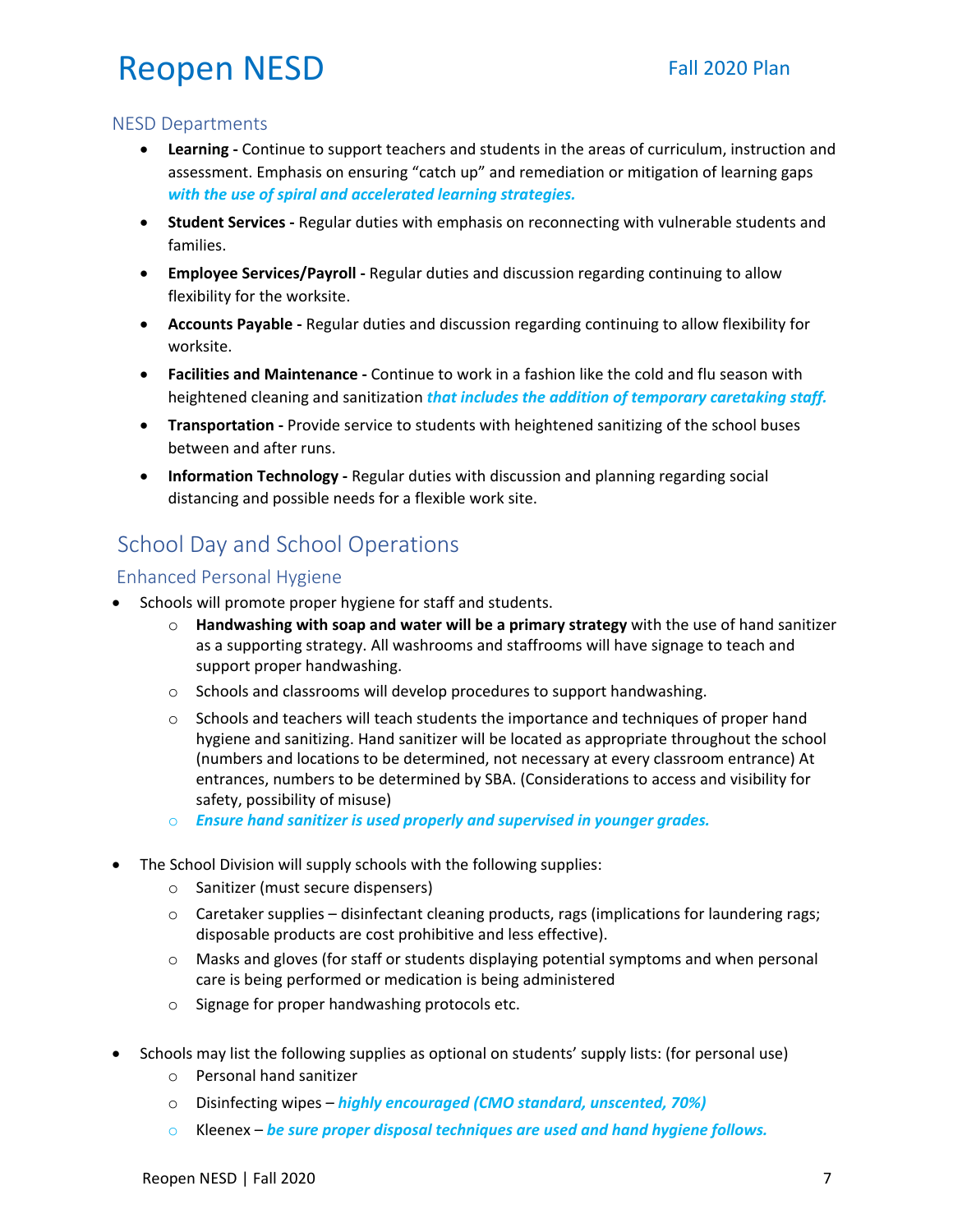|    | <b>School Level Planning</b>                    |                                                         |
|----|-------------------------------------------------|---------------------------------------------------------|
|    | <b>Issue/Consideration</b>                      | Solution (*indicate supports required)                  |
|    | Developing procedures to support handwashing.   | Use of classroom sinks                                  |
|    | *frequency and procedure                        |                                                         |
| 2. | Teaching students the importance and techniques | Ensure that personal hygiene related                    |
|    | of proper hand hygiene and sanitizing           | components of Health Education and Science              |
|    |                                                 | programs are taught first                               |
|    |                                                 | Daily hygiene and sanitizing announcements<br>$\bullet$ |
| 3. | Storage of hand sanitizer                       |                                                         |
| 4. | 'Good handwashing' posters in washrooms         | Link to SHA Information and Posters                     |

### <span id="page-7-0"></span>Limiting Physical Contact

Schools will:

- o Limit physical contact during instruction, recess and noon periods and avoid activities that require clustering of students.
- $\circ$  Minimize the number of teachers and support staff working with a specific group of students.
	- *This will include teacher and class cohorting, with a focus on cohorting teachers to a limited number of students and keeping students within a single cohort as much as possible.*
	- *This would be the homeroom model within an elementary setting.*
	- *The NESD will have a block scheduling within our high school environments to promote limiting the number of cohorts that students will be exposed to within any given day. (August 13, 2020)*
- $\circ$  Consider options for physical distancing within classrooms and other instructional spaces.
- o *Instruction should occur in a front facing manner whenever possible. Exceptions are to be approved by public health. (August 13, 2020)*
- $\circ$  Modify the use of shared spaces including shared instructional spaces, bathrooms, change rooms, boot rooms, hallways. Existing computer labs will remain as is, procedures may need to be altered.
- o Modify procedures for entering and leaving the building, parent drop offs.
- $\circ$  Consider the need to stagger recess, noon period and other school day transitions.
- $\circ$  Provide students with alternatives to activities that require physical contact with other students. Student play during physical education and recesses are primary considerations.
- o Promote and practice the use of non-physical greetings.
- If directional flow is recommended at the schools, logistics and code compliance is required for signage (paper on walls, consider fireproof signage).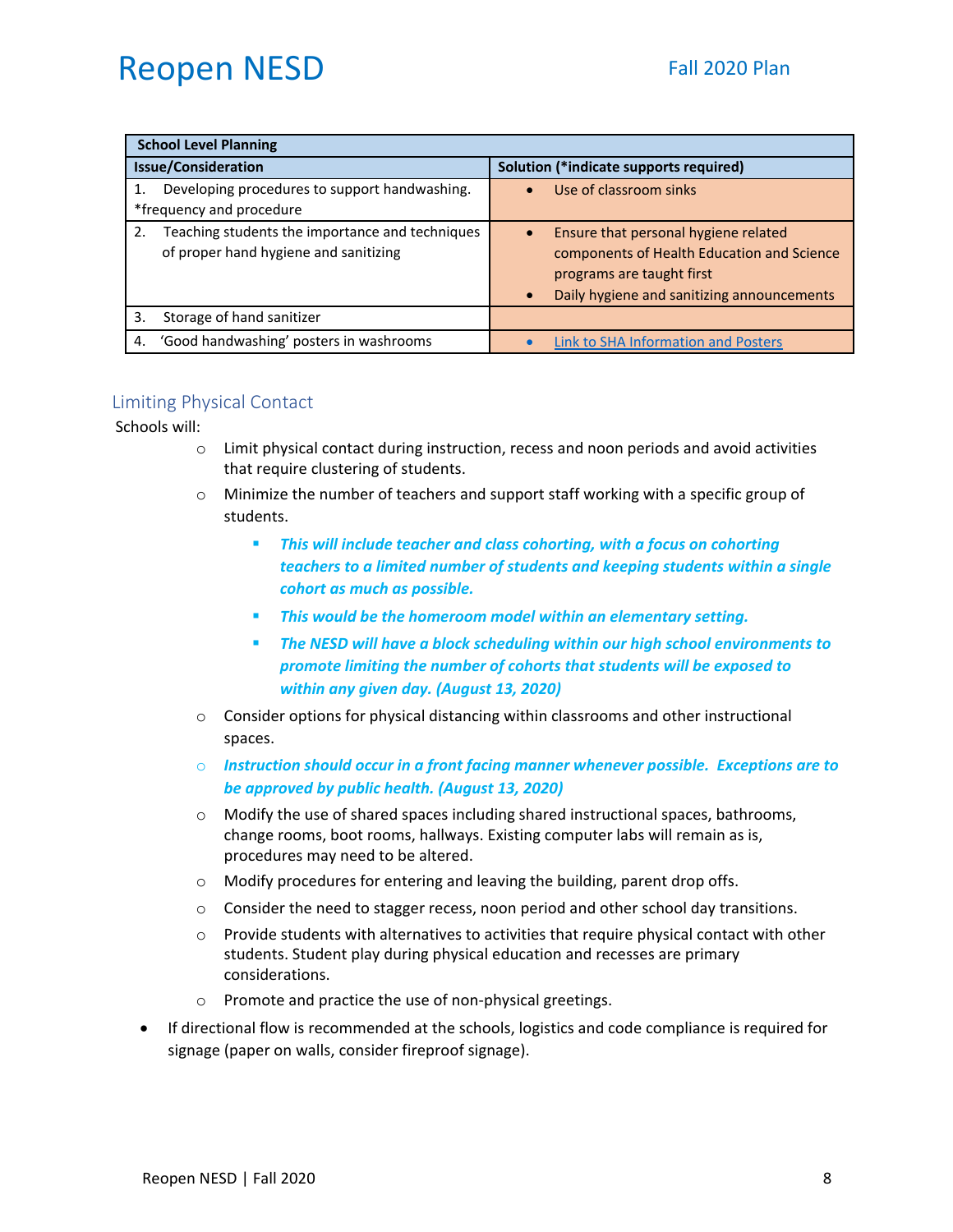|    | <b>School Level Planning</b>                       |                                                            |
|----|----------------------------------------------------|------------------------------------------------------------|
|    | <b>Issue/Consideration</b>                         | Solution (*indicate supports required)                     |
| 1. | Minimizing the number of teachers and support      |                                                            |
|    | staff working with a specific group of students    |                                                            |
| 2. | Promoting physical distancing within classrooms    | No large school gatherings.                                |
|    | and other instructional spaces                     |                                                            |
| 3. | Modifying the use of shared spaces including       | Create a plan for usage of all rooms (include<br>$\bullet$ |
|    | shared instructional spaces, boot rooms, hallways. | computer labs, libraries, flex centres, etc.).             |
| 4. | Modifying procedures for entering and leaving      |                                                            |
|    | the building, parent drop offs                     |                                                            |
| 5. | Staggering recess, noon period and other school    |                                                            |
|    | day transitions (including accessing lockers)      |                                                            |
| 6. | Providing alternatives to play that requires       |                                                            |
|    | physical or shared use of equipment                |                                                            |

### <span id="page-8-0"></span>Limiting Shared Materials and Equipment

Schools will establish procedures for:

- bringing materials into and out of the schools.
- controlling and limiting the shared use of school materials and equipment including:
	- o Eliminating or limiting the use of materials that encourage group interactions or play. Keep materials that promote individual exploration. Consider decreasing the amount of equipment that is available to students.
	- o Limit the number of students who share the use individual technology devices including laptops, iPads and SMART Boards.
- Engaging staff and students to support increased cleaning of shared materials and equipment. Use of non-standard furniture that is not easily disinfected is discouraged (e.g. cloth material)

|    | <b>School Level Planning</b>                      |                                        |
|----|---------------------------------------------------|----------------------------------------|
|    | <b>Issue/Consideration</b>                        | Solution (*indicate supports required) |
| 1. | Bringing materials into and out of the schools.   |                                        |
| 2. | Eliminating or limiting the use of materials that |                                        |
|    | encourage group interactions or play.             |                                        |
| 3. | Limiting the number of students who use           |                                        |
|    | individual devices.                               |                                        |
| 4. | Engaging staff and students to support increased  |                                        |
|    | cleaning of shared materials and equipment.       |                                        |
| 5. | Limiting shared materials (textbooks, library     |                                        |
|    | resources, toys, blocks)                          |                                        |

#### <span id="page-8-1"></span>Managing Guests, Volunteers, and Visitors and Shared Use Clients

• Ensure hand sanitizer is available for guests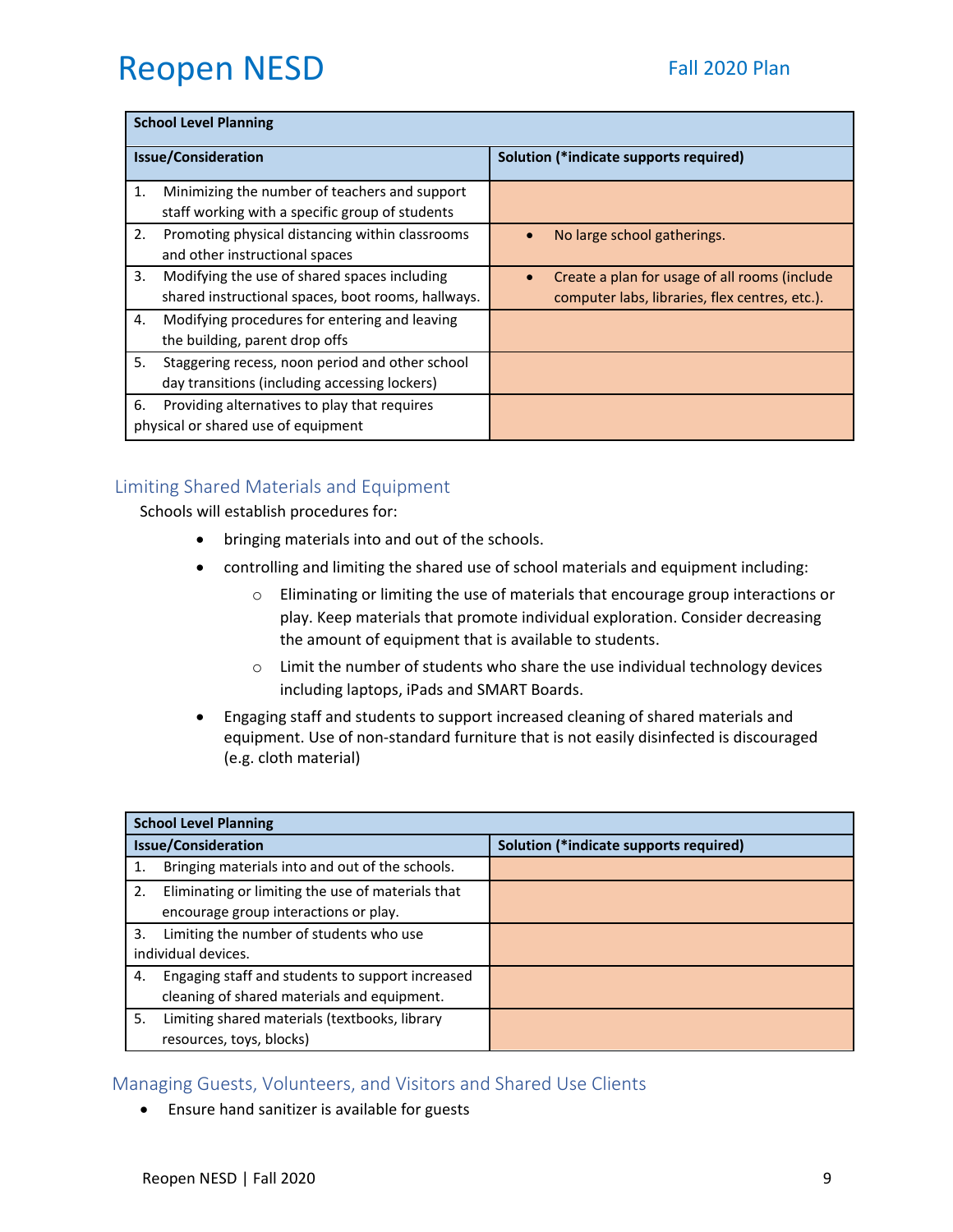- *Ensure guest review the daily risk assessment and answering "no" to all questions prior to entry.*
- *Ensure guest sign-in when entering/exiting the school. (August 13, 2020)*
- When possible, reduce the number of entrance points for guests and visitors' access
- Reduce access to school-based areas such as libraries and gymnasiums for shared use clients
- Review Administrative Procedures associated with Volunteers (insert AP)
- Consider virtual meetings

| <b>School Level Planning</b>                |                                        |
|---------------------------------------------|----------------------------------------|
| <b>Issue/Consideration</b>                  | Solution (*indicate supports required) |
| Develop protocol for guests and shared use. | Share plan with daycares and others.   |
|                                             |                                        |

#### <span id="page-9-0"></span>Arrival, Dismissals and Movement of Students

- Review current arrival and dismissal protocols and revise as necessary considering:
	- o the number of students arriving and departing at the same time.
	- o *Staggered start times breaks and end times where possible. (Aug. 13, 2020)*
	- o the number of students who use each entry
	- o increasing hours of supervision or number of supervisors for students.
- Develop protocols to regulate the flow of students through the school considering:
	- $\circ$  The layout of the school including the location of the gymnasium, library, washrooms, lockers, access to the playground and so on.
	- $\circ$  The number of different instructional spaces required to deliver each class' educational program. This will differ by program (elementary versus high school) and grade configurations.

| <b>School Level Planning</b>                              |                                                                                                                                                                                                                                   |
|-----------------------------------------------------------|-----------------------------------------------------------------------------------------------------------------------------------------------------------------------------------------------------------------------------------|
| <b>Issue/Consideration</b>                                | Solution (*indicate supports required)                                                                                                                                                                                            |
| Reviewing and revising arrival and dismissal<br>protocols | Staggering arrivals and departures by bus<br>$\bullet$<br>students/non-bus students?<br>Classroom specific entry points?<br>$\bullet$<br>Encourage non-bus students to arrive at<br>$\bullet$<br>school just prior to entry bell? |
| Accessing student lockers                                 |                                                                                                                                                                                                                                   |

#### <span id="page-9-1"></span>Noon Periods and Recesses

- The School Division will:
	- $\circ$  Review noon supervision allocations in collaboration with school-based administrators.
- Schools will:
	- o *Examine recess and noon schedules as well as entrance and exit procedures in order to determine the structure that offers students break periods while best promoting physical distancing in hallways and playgrounds. This may include staggered start times, breaks and end times where possible. (August 13, 2020)*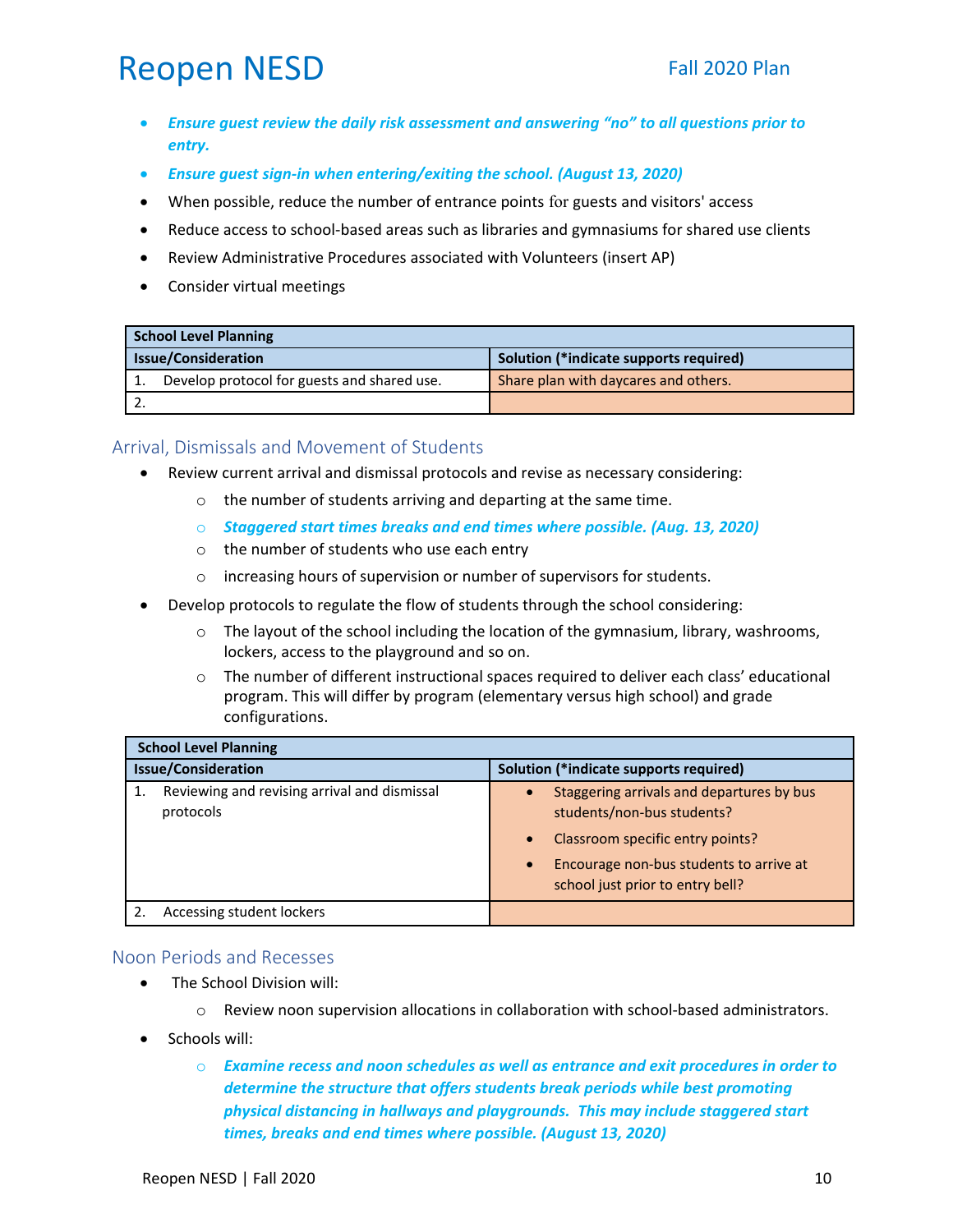- $\circ$  Revise student eating locations, if necessary, to ensure that students are eating in their classrooms.
- $\circ$  Review and revise duties of noon supervisors and students to facilitate cleaning of eating surfaces and emptying of garbage bins.
- $\circ$  Attempt to limit the number of external noon supervisors used to provide supervision services.
- o Ensure that physical activity occurs and that neither recess nor noon hour entail sedentary activities.

| <b>School Level Planning</b>                                                         |                                                                                                                                                                                                                                                                                                                                                                                                                              |
|--------------------------------------------------------------------------------------|------------------------------------------------------------------------------------------------------------------------------------------------------------------------------------------------------------------------------------------------------------------------------------------------------------------------------------------------------------------------------------------------------------------------------|
| <b>Issue/Consideration</b>                                                           | Solution (*indicate supports required)                                                                                                                                                                                                                                                                                                                                                                                       |
| Examining recess and noon schedules as well as<br>1.<br>entrance and exit procedures | Schedule staggered recesses?<br>$\bullet$<br>Allow teachers latitude to take students for<br>$\bullet$<br>recesses on an ad hoc basis?<br>Schedule half of students to take noon recess<br>$\bullet$<br>in first 25 minutes of lunch and second half of<br>students to take noon recess in last 25<br>minutes of noon recess?<br>Encourage students/families who can go<br>$\bullet$<br>home for lunch to go home for lunch? |
| 2.<br>Revising eating areas                                                          | Ask for staff cooperation in supervising<br>$\bullet$<br>students eating in classrooms.                                                                                                                                                                                                                                                                                                                                      |
| 3.<br>Reviewing and revising supervisor duties                                       |                                                                                                                                                                                                                                                                                                                                                                                                                              |
| Attempting to limit the number of external noon<br>4.<br>supervisors.                |                                                                                                                                                                                                                                                                                                                                                                                                                              |

### <span id="page-10-0"></span>Physical Education, PAA and Fine Arts Courses

- Schools will need to consider planning for courses where close interactions occur among students, and make plans to minimize contact, enhance cleaning procedures, etc.
	- This will include all spaces utilized for shop, band, labs and physical education.
- Physical Education, Health Education and outside activities will be permitted according to Re-Open Saskatchewan Guidelines.

| <b>School Level Planning</b>                           |                                        |
|--------------------------------------------------------|----------------------------------------|
| <b>Issue/Consideration</b>                             | Solution (*indicate supports required) |
| Develop plans to support instruction for PAA and<br>1. |                                        |
| <b>Fine Arts Courses</b>                               |                                        |
| Develop plans for Physical Education as well as        |                                        |
| <b>Health Education</b>                                |                                        |

### <span id="page-10-1"></span>Food Service and Nutrition Programs

- Nutrition programs will not include curricular programming such as Foods or Commercial Cooking programs.
- Students participating in those programs must be taught and follow safe food handling protocols as indicated in the respective curricula.
- Regardless of the use of a nutrition program or school servery, proper hand hygiene must be practiced before and after eating.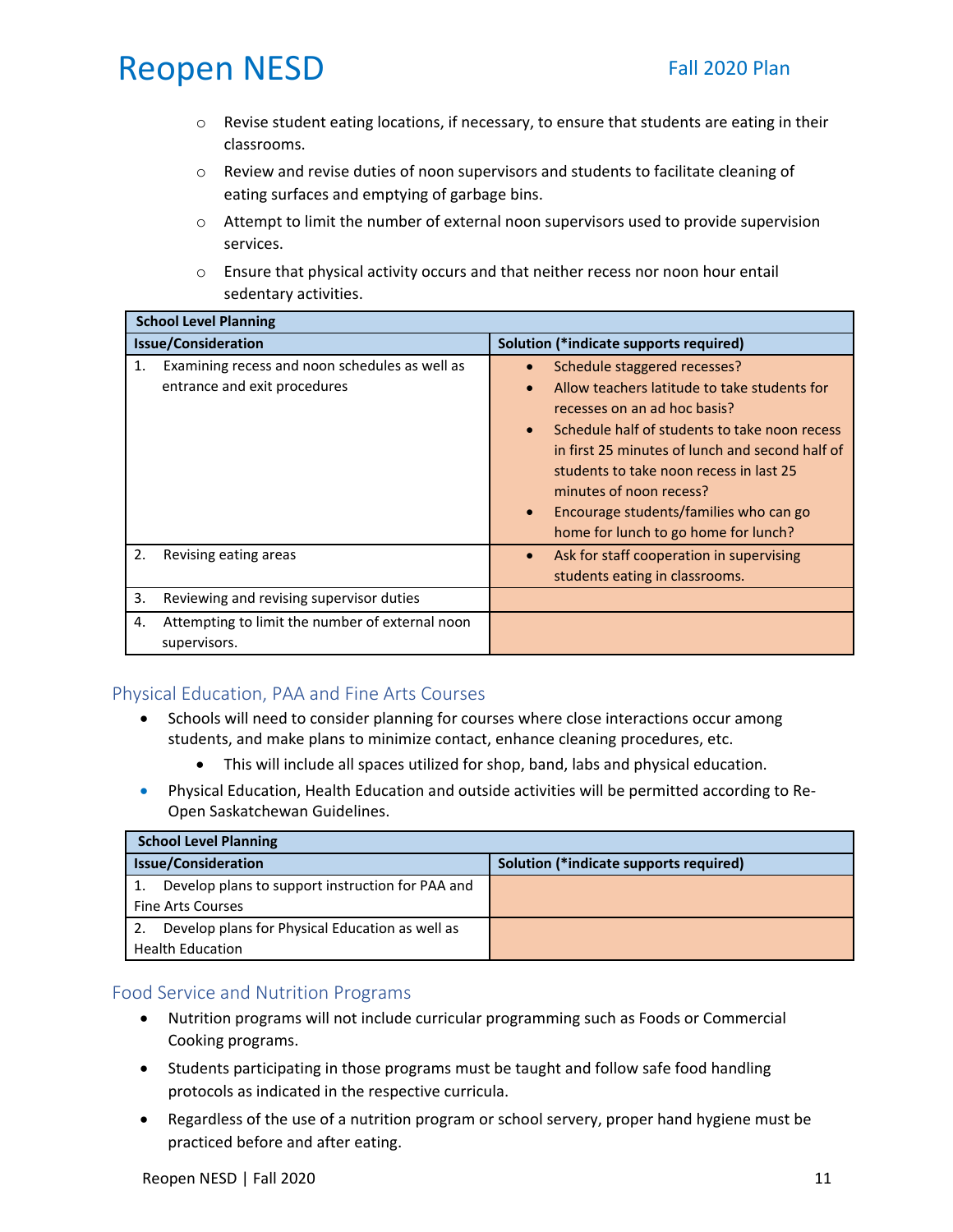School nutrition programs and serveries:

- School-supplied food should be delivered directly to the classroom.
- Students should eat lunches in their classrooms.
	- o No self-serve or family-style meal service. There should be no common food items. Food should be served in individual portions to each child by a designated staff member.
	- $\circ$  Utensils should be used to serve food items. Reusable utensils must be cleaned and sanitized after each use.
	- $\circ$  Food from home must not be shared with other students and should be stored with the student's belongings.
	- o Students are not allowed to participate in food preparation.
- Consider payment systems other than cash.

|    | <b>School Level Planning</b>                                                                                      |                                        |
|----|-------------------------------------------------------------------------------------------------------------------|----------------------------------------|
|    | <b>Issue/Consideration</b>                                                                                        | Solution (*indicate supports required) |
| 1. | Practicing hand hygiene prior to eating.                                                                          |                                        |
| 2. | Delivering food directly to the classroom.                                                                        |                                        |
| 3. | Eating lunches in their classrooms.                                                                               |                                        |
| 4. | Increased cost of food and food preparation if<br>previously provided by Foods or Commercial<br>Cooking programs. |                                        |
| 5. | Foods and Commercial Cooking programs - safe<br>food handling courses offered                                     |                                        |

## <span id="page-11-0"></span>Students and Student Care

<span id="page-11-1"></span>Student Attendance

• Attendance at school is not optional.

Schools will:

- Monitor daily student attendance using existing protocols.
- Review existing school-level follow up procedures and revise as necessary.
- Implement follow-up procedures to ensure student safety.
- If a student absence is the result of student compromised immunity or anxiety stemming from COVID-19, the school shall work with the student and family to determine necessary accommodations.

The School Division will:

- Support student attendance through:
	- o Division-level follow-up procedures will continue to be implemented in support of the efforts of schools to resolve chronic non-attendance.
	- o A communication strategy.

**School Level Planning**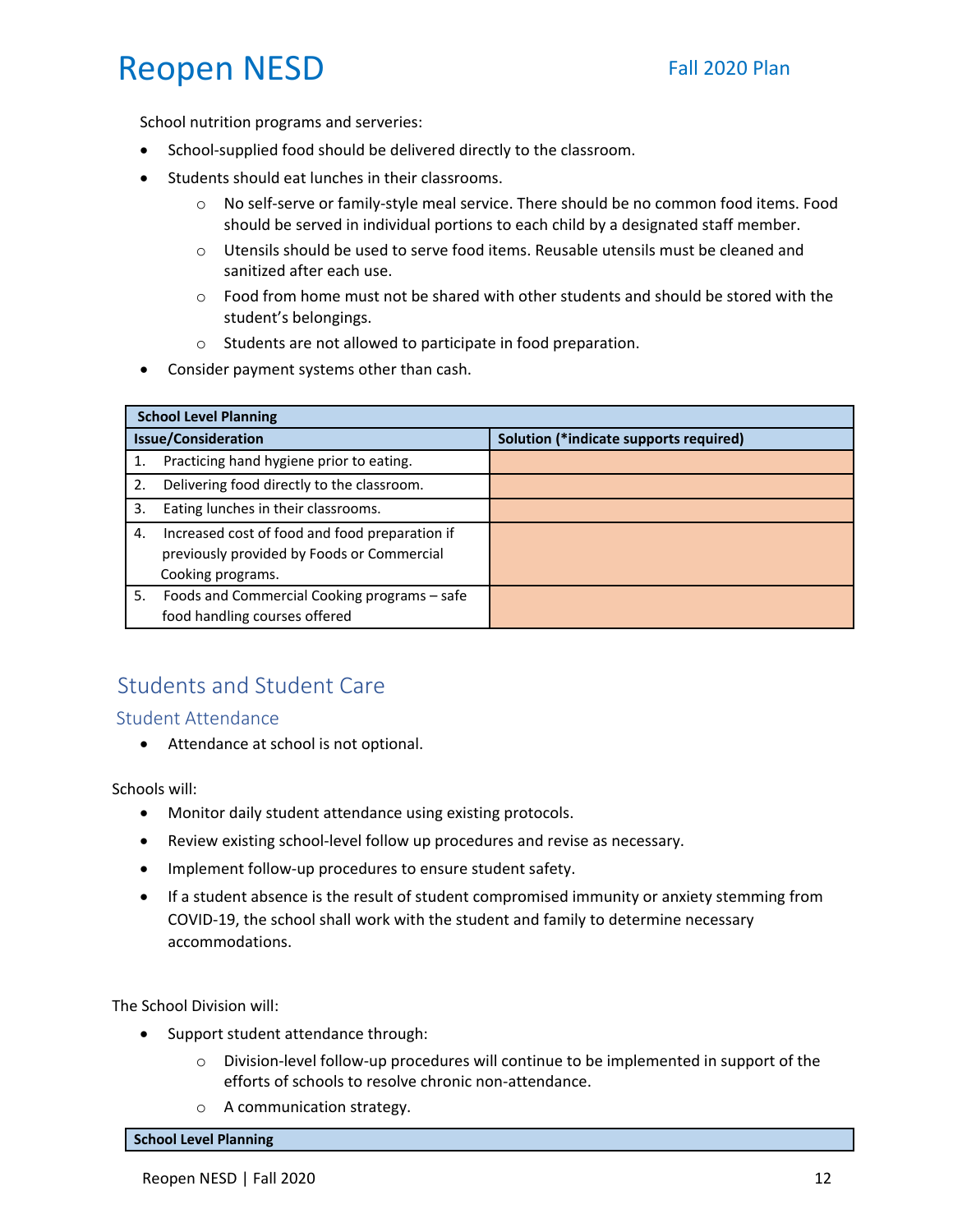| <b>Issue/Consideration</b>                    | Solution (*indicate supports required) |
|-----------------------------------------------|----------------------------------------|
| Reviewing school follow-up procedures.        |                                        |
| Implementing school follow up procedures.     |                                        |
| Supporting students with compromised immunity |                                        |
| or anxiety in the event of non-attendance.    |                                        |

### <span id="page-12-0"></span>Illness and Care

- Students who are sick should be advised to stay home.
	- o Checking temperatures, detailed screening or requiring COVID-19 testing of students and staff **are not required or recommended at this time**, based on current evidence.
	- $\circ$  Except when in close contact with a sick student, masks and eye protection are not required, beyond those used by staff as part of their regular precautions for hazards normally encountered in the workplace. They should only be used when all other controls have been fully explored.
- All parents, guardians, and students who are confirmed to be COVID-19 positive and/or under mandatory self- isolation must not enter the school. Instead, they must stay home and selfisolate.
- Students and staff can return to school once they are cleared by public health.

The School Division will:

- Develop an Administrative Procedures to support precautions specific to COVID-19.
- Communicate the content and implications to all stakeholders and will provide for any training that may be required.

Schools will:

- Identify an appropriate isolation area for anyone with COVID-19 symptoms who are not able to immediately leave the facility.
	- $\circ$  If a student develops symptoms at school or upon arrival at school, the student should be isolated from other students and the parent or guardian should be notified to pick up the student immediately.
	- $\circ$  If a separate room is not available, the student will wear a mask if safe to do so and needs to be kept at least two metres away from other students and staff.
	- $\circ$  If the student requires close contact and care, staff must wear a procedural/surgical mask and eye protection during all interactions with the sick child and should try to avoid contact with the student's respiratory secretions.
- Have a sign-in book/*digital sign-in (August 13, 2020)* to ensure all visitors to the school are documented.

| <b>School Level Planning</b> |                                                 |                                        |
|------------------------------|-------------------------------------------------|----------------------------------------|
| <b>Issue/Consideration</b>   |                                                 | Solution (*indicate supports required) |
|                              | Identifying an appropriate isolation area while |                                        |
|                              | considering facilities and supplies needs       |                                        |
|                              | Identifying staff who may need to care for      |                                        |
| student                      |                                                 |                                        |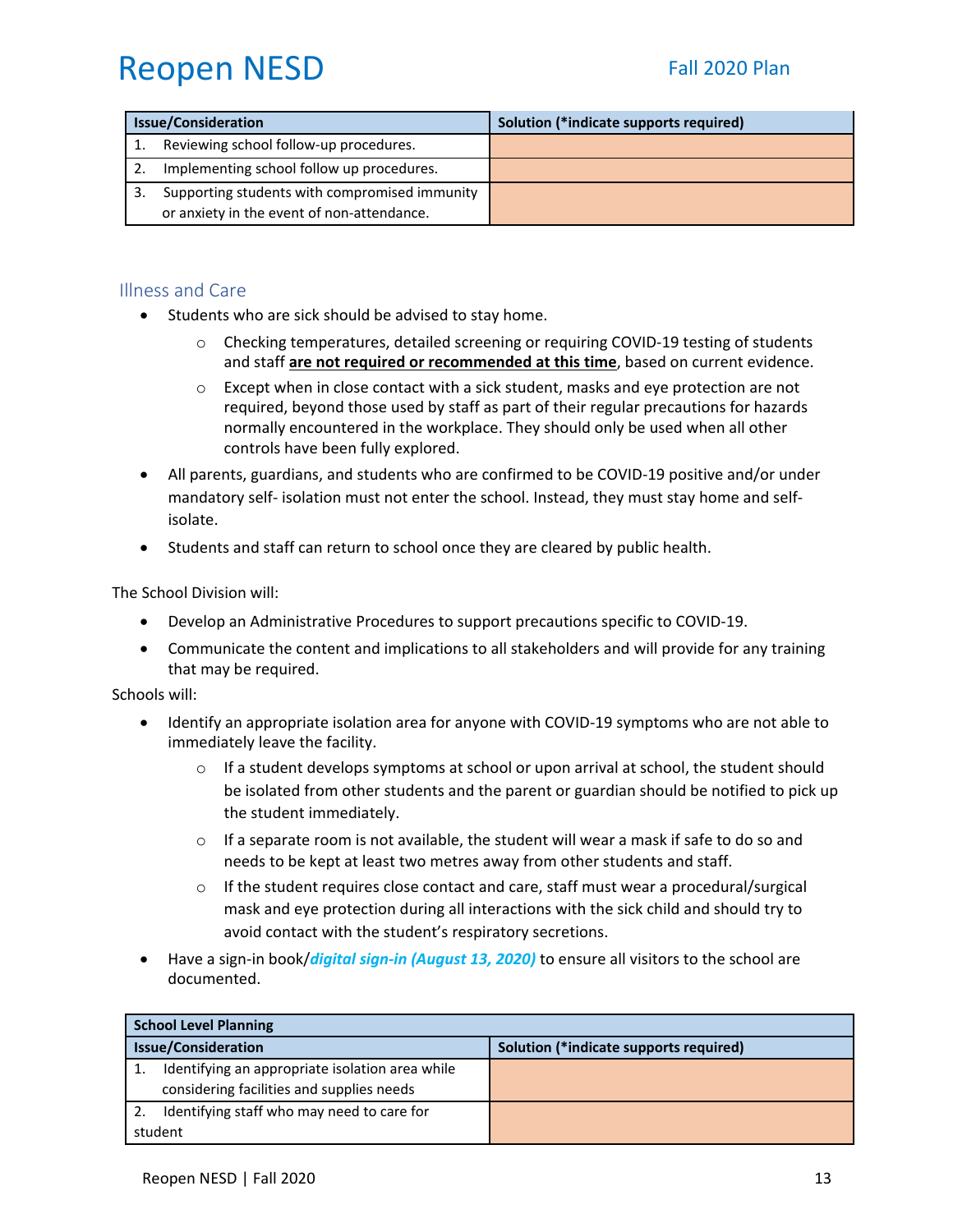| 3.              | Communicating and messaging to parents when |  |
|-----------------|---------------------------------------------|--|
| student is sick |                                             |  |
| 4.              | Student privacy concerns                    |  |
|                 | Review amended Administrative Procedures    |  |
|                 | specific to COVID 19                        |  |
| -6.             | Sign-in book                                |  |

### <span id="page-13-0"></span>Mental Health and Social-Emotional Supports

<span id="page-13-1"></span>Schools will:

- Participate in Adverse Childhood Experiences and Trauma Informed Systems Professional Development throughout the 2020-2021 school year as developed by Integrated Services.
- Continue to work towards implementing trauma-informed practice to support staff and students including:
	- o providing inclusive and compassionate learning environments.
	- o understanding coping strategies.
	- o supporting independence.
	- $\circ$  helping to minimize additional stress or trauma by addressing individual student needs.
- Provide staff with professional development opportunities.

Employee Services will:

- Provide access to EFAP and additional resources for staff.
- Consider flexibility in staffing and scheduling.
- Develop plans to manage employee sickness and absenteeism.
- Provide direction around physical distancing guidelines where possible, maximum gathering numbers and requirements for PPE.
- Clearly define expectations for PPE usage when and where it is appropriate.
- Coordinate training to ensure safe and proper use of PPE.
- Develop and communicate processes for employees requiring accommodation.

| <b>School Level Planning</b>                          |                                        |  |
|-------------------------------------------------------|----------------------------------------|--|
| <b>Issue/Consideration</b>                            | Solution (*indicate supports required) |  |
| Ensuring that all staff members will be part of<br>1. |                                        |  |
| Trauma Informed practice professional development     |                                        |  |
| Implementing and supporting trauma-informed           |                                        |  |
| practices                                             |                                        |  |

#### <span id="page-13-2"></span>Students with Intensive Needs

The School Division will:

- Support schools in the provision of services to students with intensive needs.
- Support school in the provision of necessary training for staff working with students with intensive needs.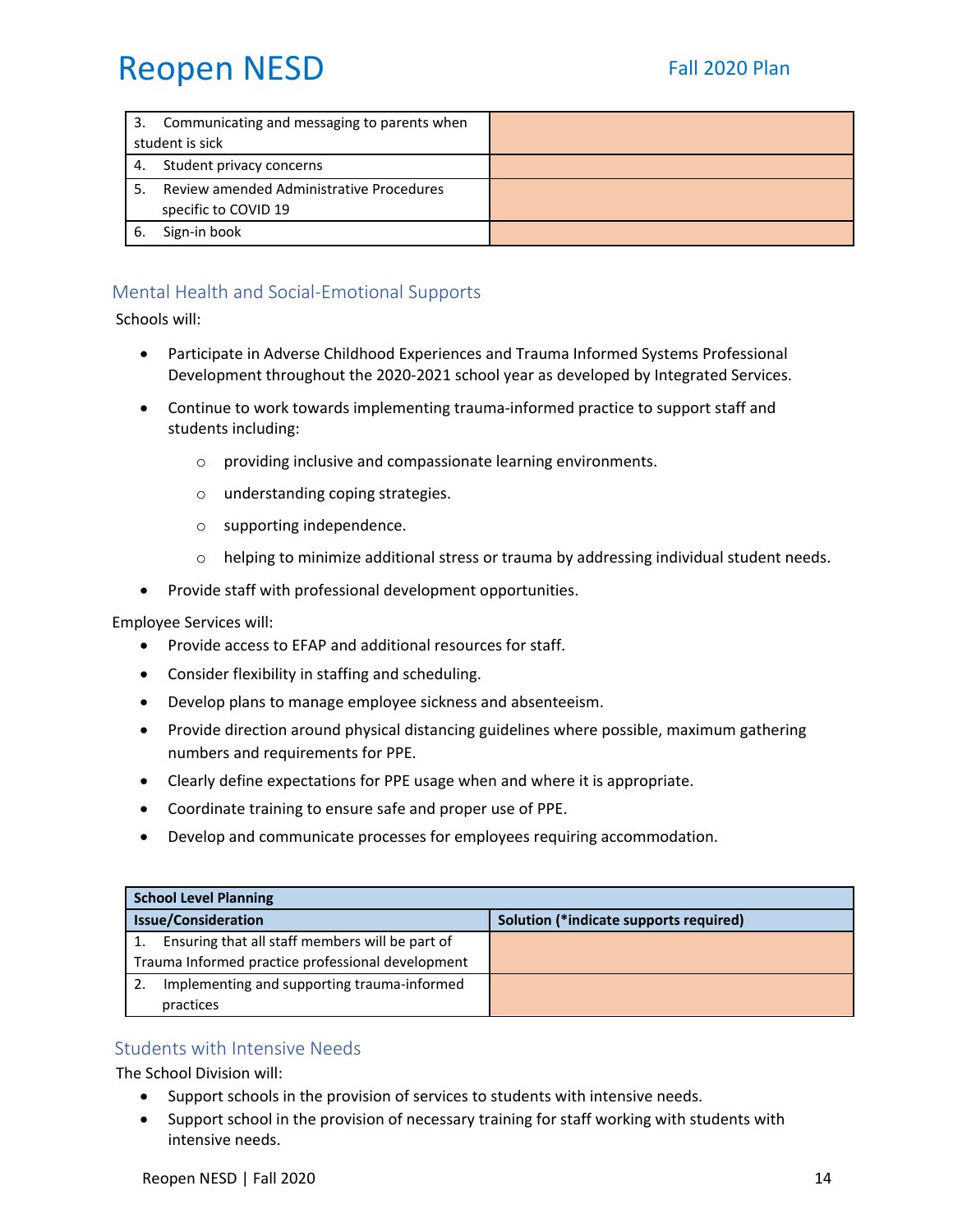- Provide PPE as defined by the provincial guidelines.
- Take into consideration directions given by the professional governing body of the staff providing the supports.

Schools will:

- Develop individual student transition plans to facilitate the re-entry of students with intensive needs back to the school environment. Transition plans are developed to meet students' individual needs.
- Review the Individual Program Plans of all students with intensive needs and revise goals as required to ensure student health and safety.
- Ensure that the provision of supports for all students can be accomplished within a safe, secure and supervised environment (may include the school setting or other appropriate spaces)
- Deploy staff to limit the number of different student/staff contacts while meeting health/safety and academic needs to students.
- Ensure health and safety measures are in place and communicated with the relevant staff and family prior to the provision of the service.
- Ensure that staff do not enter private residences or provide personal transportation.
- Providing service or additional precautions may be suggested for those with compromised immune systems, in consultation with a medical professional.

| <b>School Level Planning</b>                    |                                                  |                                        |
|-------------------------------------------------|--------------------------------------------------|----------------------------------------|
| <b>Issue/Consideration</b>                      |                                                  | Solution (*indicate supports required) |
| 1.                                              | Reviewing the Individual Program Plans of all    |                                        |
|                                                 | students with intensive needs                    |                                        |
| 2.                                              | Ensuring that the provision of supports for all  |                                        |
|                                                 | students can be accomplished within a safe,      |                                        |
| secure and supervised environment               |                                                  |                                        |
| 3.                                              | Ensuring health and safety measures are in place |                                        |
|                                                 | and communicated with the relevant staff and     |                                        |
| family                                          |                                                  |                                        |
| 4.                                              | Identifying students with compromised immune     |                                        |
| systems and working with medical professionals  |                                                  |                                        |
| Reviewing and revising staff schedules as<br>5. |                                                  |                                        |
| necessary to limit staff/student contacts       |                                                  |                                        |
| 6.                                              | Developing individual transition plans for       |                                        |
| students with intensive needs                   |                                                  |                                        |

### <span id="page-14-0"></span>Learning Services

- The following general parameters for school-based delivery of the academic program have been provided:
	- o Participation in the academic program is not optional
	- o Full Saskatchewan curriculum will be delivered at all grade levels
	- $\circ$  Student-teacher contact time must be prioritized regardless of the delivery format
	- $\circ$  Differentiation of instruction will be important due to the supplemental learning that occurred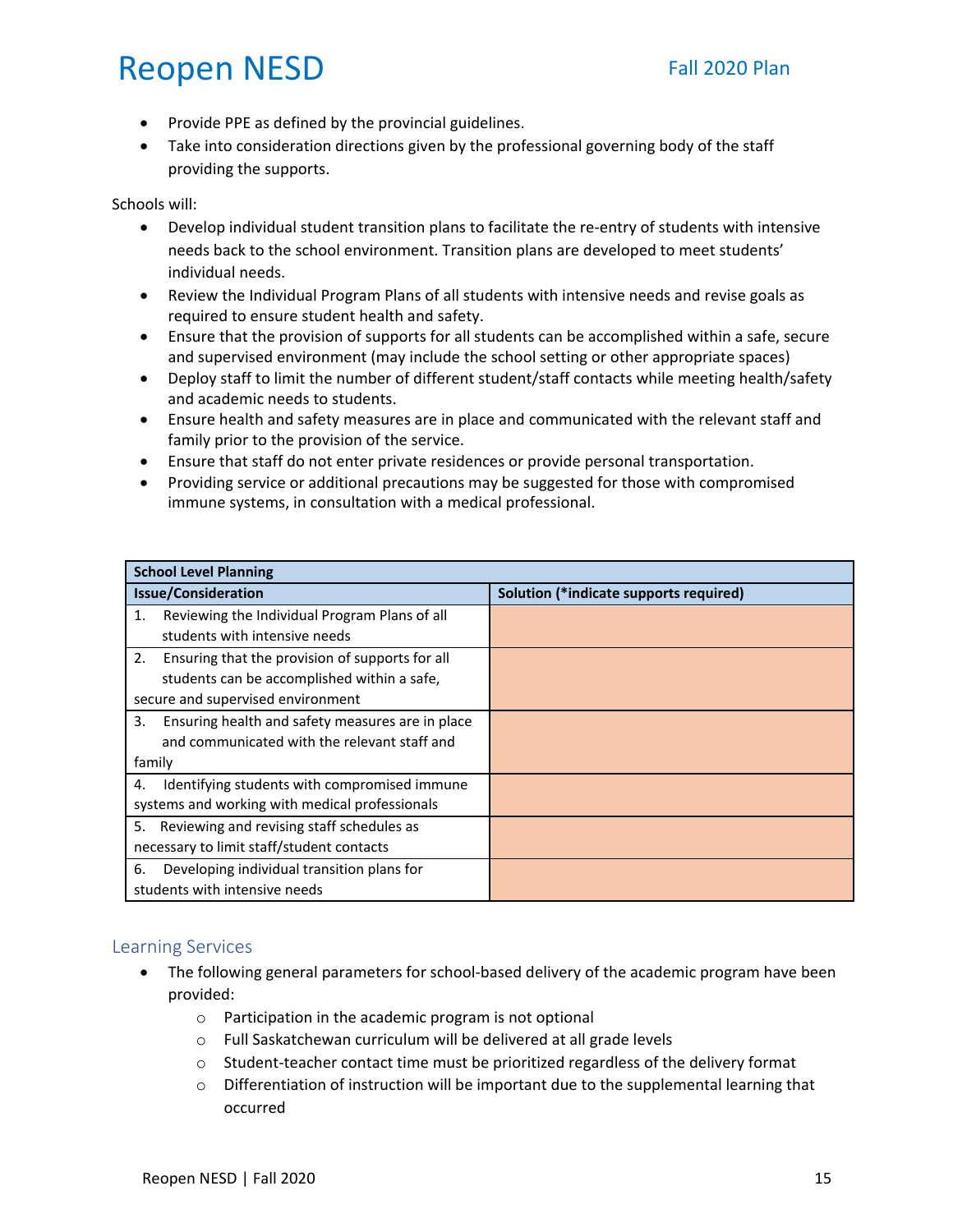- $\circ$  The focus will be on teaching of outcomes, rather than amount of time per subject (a cross- curricular approach is recommended)
- Focus on efficient learning opportunities and approaches that are conducive to flexible learning spaces and interaction time with teachers
- Teachers are encouraged to continue to explore options for blended learning. Due to the uncertain nature of COVID, teachers should be prepared to deliver curriculum remotely (see contingency planning). Support from school divisions should be considered to enable this exploration.
- Subjects impacted by the physical environment will be delivered if the curriculum is able to be delivered using an approach that allows for flexible learning spaces and considers safety.

The School Division will:

- Support staff so that a smooth transition to the NESD's Contingency plan will occur.
- Ensure Google and Moodle platforms and support are in place.
- Provide a detailed Early Years-specific plan (attached).
- Provide additional technology if required.
- Determine a common system of reporting.

Schools will:

- Emphasize the use of pre-assessment prior to instruction at all grade levels and in all subject areas, especially where prerequisite learning is required.
- Ensure staff are prepared to deliver programming as per the NESD's Contingency Plan.
- Ensure teachers introduce students to Google and/or Moodle platforms as needed to facilitate a smooth transition if assigned to home.

| <b>School Level Planning</b>                                                                |                                        |  |
|---------------------------------------------------------------------------------------------|----------------------------------------|--|
| <b>Issue/Consideration</b>                                                                  | Solution (*indicate supports required) |  |
| Emphasizing the use of pre-assessment                                                       |                                        |  |
| Ensure staff are prepared to deliver programming<br>2.<br>as per Contingency Plan if needed |                                        |  |
| Students are prepared to engage in online delivery<br>3.<br>if assigned to home             |                                        |  |

### <span id="page-15-0"></span>Prekindergarten and Kindergarten Environments

These environments present unique challenges based on the demographic and the fact that they are play based and very much hands on in terms of curricular pedagogy.

*Please refer to Appendix D*

### <span id="page-15-1"></span>Human Resources

### <span id="page-15-2"></span>Staff Health

• All staff must self-monitor for symptoms and use the online [Saskatchewan COVID-19 Self-](https://www.saskatchewan.ca/government/health-care-administration-and-provider-resources/treatment-procedures-and-guidelines/emerging-public-health-issues/2019-novel-coronavirus/covid-19-self-assessment)[Assessment Tool.](https://www.saskatchewan.ca/government/health-care-administration-and-provider-resources/treatment-procedures-and-guidelines/emerging-public-health-issues/2019-novel-coronavirus/covid-19-self-assessment)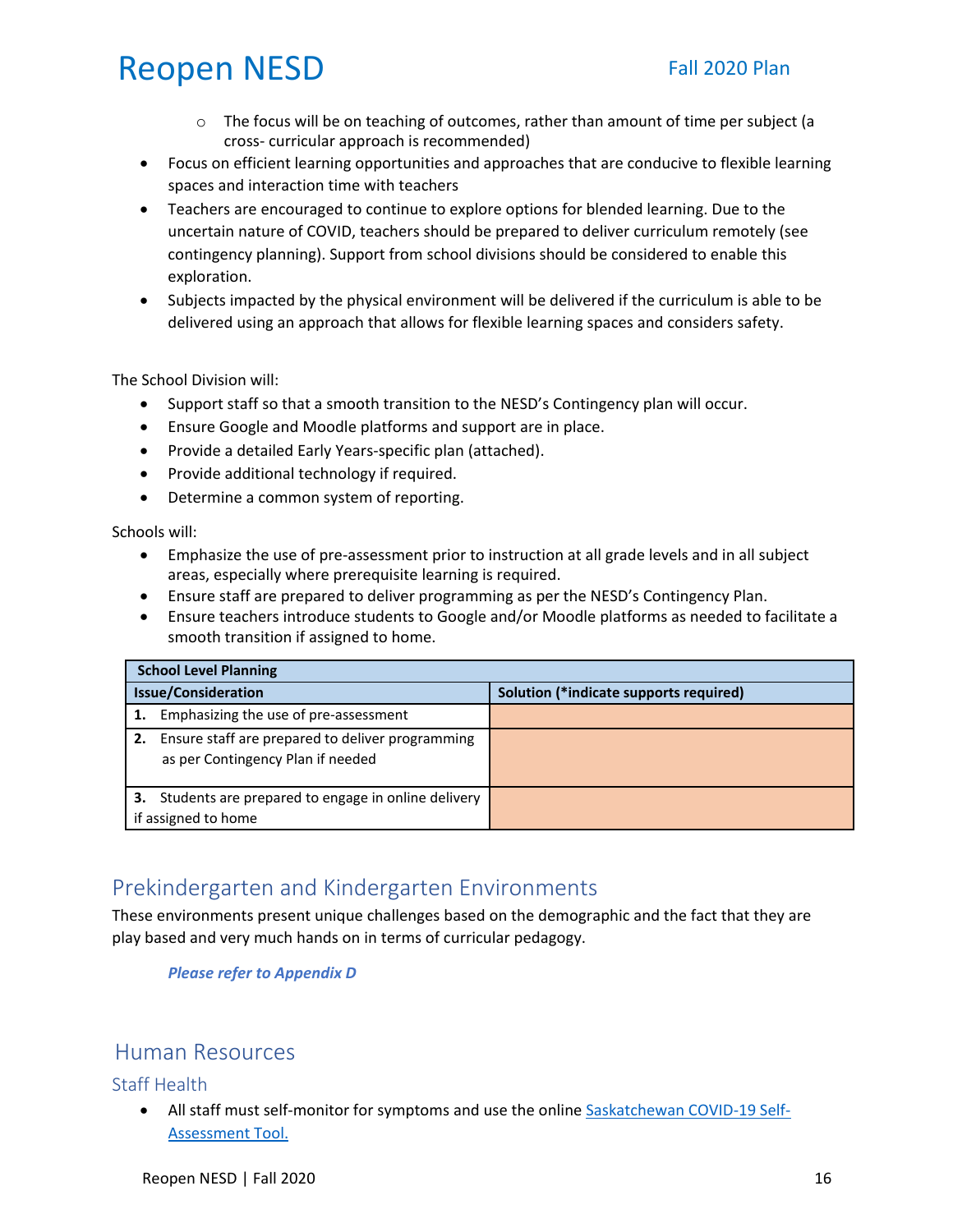- Staff who are sick should be advised to stay home.
- Not all symptoms of illness need to be subject to this requirement
- Staff who are confirmed to be COVID-19 positive and/or under mandatory self-isolation must not enter the school. Instead, they must stay home and self-isolate. Staff can return to school once they are cleared by public health.
- Staff are not be required to enter the school when sick to create plans for substitute teachers.
	- o Staff are advised to have materials prepared in advance if they cannot attend school.
	- o If staff are using a combination of in-person and virtual delivery methods, providing some instruction on the use of the virtual delivery
- Staff are encouraged to review contract provisions for applicable leaves and applicable absence codes to use
- Ensure staff are aware of EFAP program and how to access.

| <b>School Level Planning</b>                 |                                                                                                                                                                 |
|----------------------------------------------|-----------------------------------------------------------------------------------------------------------------------------------------------------------------|
| <b>Issue/Consideration</b>                   | Solution (*indicate supports required)                                                                                                                          |
| Lack of subs - teachers, support staff, etc. | Must get creative, video conference into<br>$\bullet$<br>classrooms<br>Inform subs of all the measures being taken<br>$\bullet$<br>Reassign duties<br>$\bullet$ |
|                                              |                                                                                                                                                                 |

### <span id="page-16-0"></span>Coordination of Student Services Staff

The School Division will:

- Promote block scheduling for Consultants.
- Monitor Visitation Logs to minimize the volume of external visitors.

Schools will:

- Communicate with SS staff class schedules and available workspaces.
- Where possible, limit the number of staff and the number of facilities to which individuals travel.
- Consider that shared-use spaces for outside agencies may not be possible.
- Maintain appropriate protocols.

| <b>School Level Planning</b>                      |                                        |  |
|---------------------------------------------------|----------------------------------------|--|
| <b>Issue/Consideration</b>                        | Solution (*indicate supports required) |  |
| Schools consider opportunities to limit itinerant |                                        |  |
| moving from class to class.                       |                                        |  |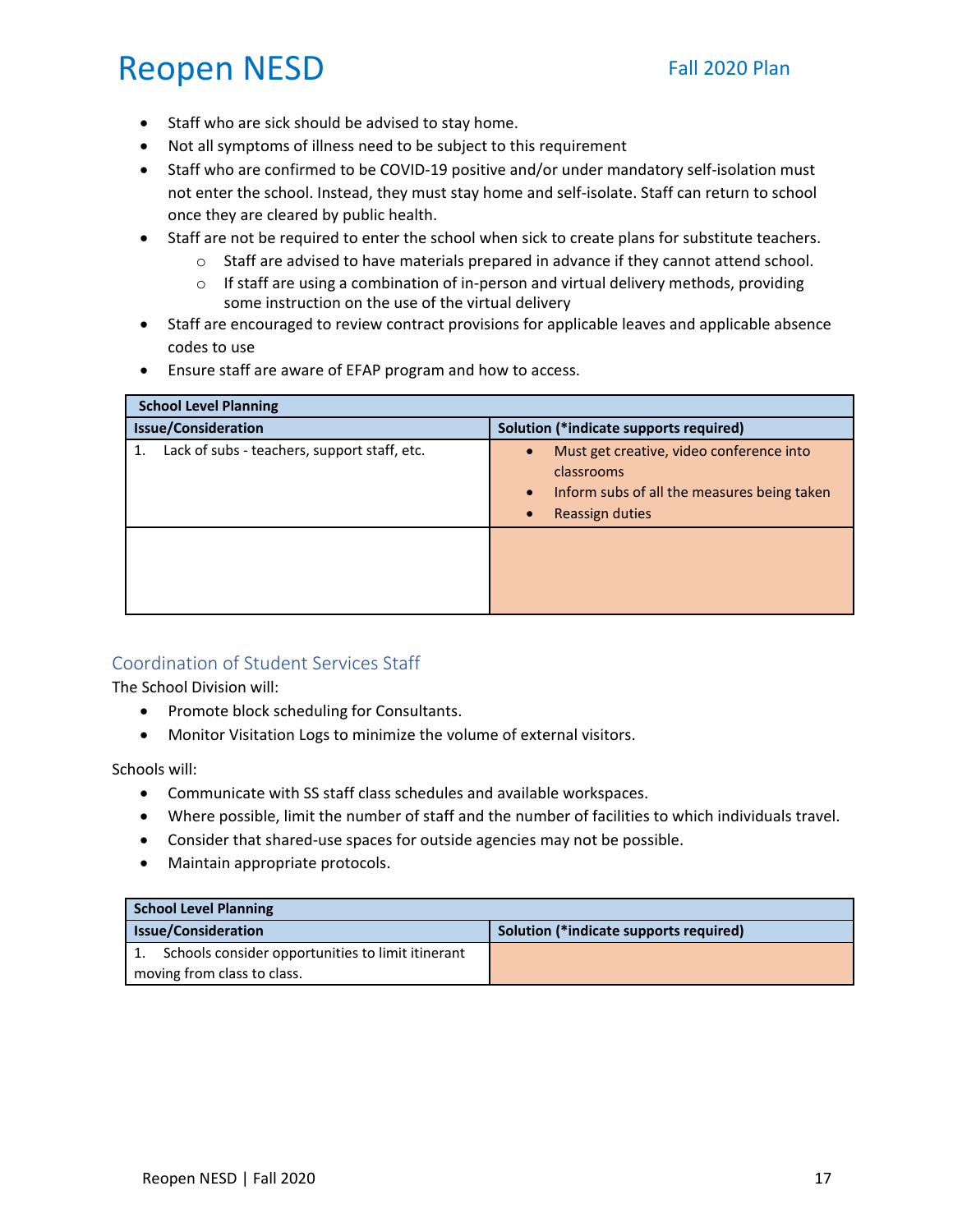### <span id="page-17-0"></span>Communication

The School Division will:

- Provide consistent messaging from the Director of Education.
- Maintain up-to-date plan on website.
- Support communication platforms for common use.
- Regular use of surveys to gather information and Thought Exchange to engage with stakeholders.

Schools will:

- Consistently communicate to families.
- Ensure website is up to date with school level plans.
- Ensure all staff have access to these plans.

| <b>School Level Planning</b>            |                                        |
|-----------------------------------------|----------------------------------------|
| <b>Issue/Consideration</b>              | Solution (*indicate supports required) |
| Virtual meetings whenever possible with |                                        |
| outside groups                          |                                        |
| Regular monthly meetings with School    |                                        |
| <b>Community Council</b>                |                                        |

### <span id="page-17-1"></span>Facilities and Cleaning/Sanitation

The School Division will:

- Continue to follow provincial and SHA products and protocol regarding cleaning and disinfection frequency and high touch points.
- *Hire additional temporary caretaking staff so there are caretakers at each school all day.*
- Ensure adequate soap and paper towels and hand sanitizer in each building, especially near entrances.
- Make spray bottles filled with disinfectant & rags available for wiping down frequently used surfaces.
- Signs and markings in hallways should be considered to limit cross-exposure. Provincial resources are available for school use.
- Provide schools with information regarding proper cleaning protocols for shared spaces and food contact areas, with consideration for water fountains.
- Review the caretaker roles and responsibilities:
	- o Revise, if necessary, to enhance critical cleaning and sanitation.
	- o Communicate any changes to caretakers and school administration.
- Community use, shared use, joint use considerations review and make decisions about 20-21 usage. Communication will be required.
- Collaborate with schools with respect to caretaker availability and scheduling.
- Options will be provided regarding cleaning technological devices and equipment.

Schools will:

• Post signs reminding parents and guardians not to enter the facility if they are sick. Signs should be posted at school entrances.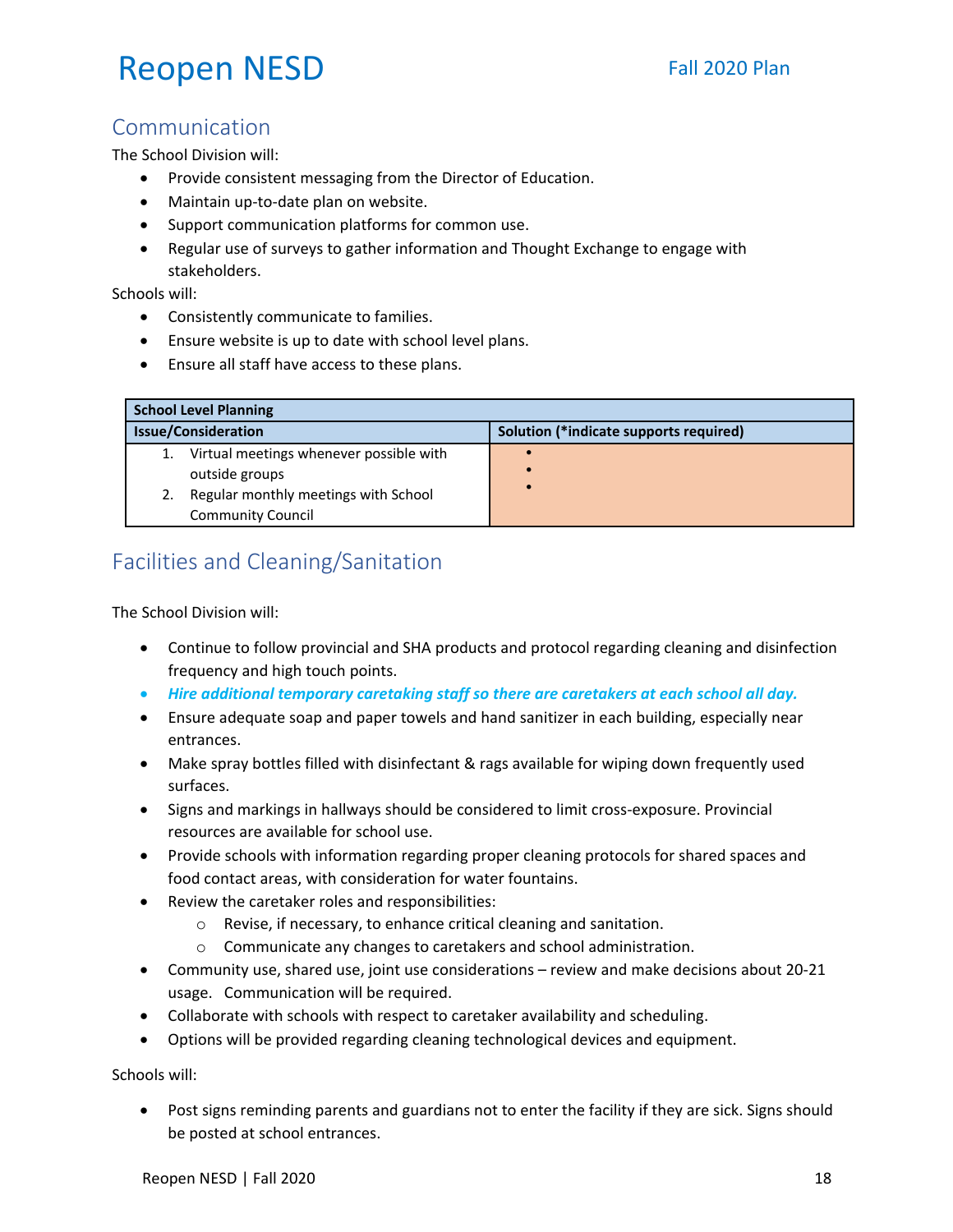- Establish a plan to prevent mingling of groups in washrooms and to minimize the number of shared surfaces.
- Consider modifying room configurations to promote physical distancing.
- If physical distancing cannot be improved, physical barriers (i.e. engineered controls) may be required, the Facilities Department will work with schools to develop solutions.

Establish procedures for:

- Cleaning shared use spaces between user groups during the school day.
- Cleaning food contact areas and eating locations immediately following use.
- Emptying garbage bins frequently.
- Cleaning technology devices between users.

| <b>School Level Planning</b>                           |                                        |  |
|--------------------------------------------------------|----------------------------------------|--|
| <b>Issue/Consideration</b>                             | Solution (*indicate supports required) |  |
| Posting signs at entrances<br>1.                       |                                        |  |
| Developing plans for controlling the use of<br>2.      |                                        |  |
| washrooms                                              |                                        |  |
| Considering configuration of physical spaces to<br>3.  |                                        |  |
| enhance and maximize physical distancing.              |                                        |  |
| Cleaning shared use spaces<br>4.                       |                                        |  |
| Cleaning food contact areas and eating locations<br>5. |                                        |  |
| 6.<br>Emptying garbage bins frequently                 |                                        |  |
| 7.<br>Cleaning technology devices between users        |                                        |  |
| (brainstorm options to limit number of users per       |                                        |  |
| device to reduce the number of times items are         |                                        |  |
| cleaned as it can cause damage to equipment).          |                                        |  |

### <span id="page-18-0"></span>Transportation of Students

• School Division transportation services are to be used for delivering students to and from school or school programs. No field trips or extra-curricular trips will be supported until permission is granted by the School Division. **Only registered students will be permitted on the bus; no guest ridership will be permitted.**

The School Division will:

• Work with schools and bus drivers to develop drop-off and pick-up protocols that coordinate with school entry and dismissal procedures (below).

Schools will:

- Support bus drivers with enforcing of seating plans and student behaviour expectations on buses.
- Work with the Transportation Department and bus drivers to develop drop-off and pick-up protocols that coordinate with school entry and dismissal procedures (below).
- Teach students drop-off and pick-up procedures and school entry and dismissal procedures (below).
- Develop and teach parent and guardian pick-up and drop-off protocols:
	- o Encourage pickup and drop-off of students outside of the building.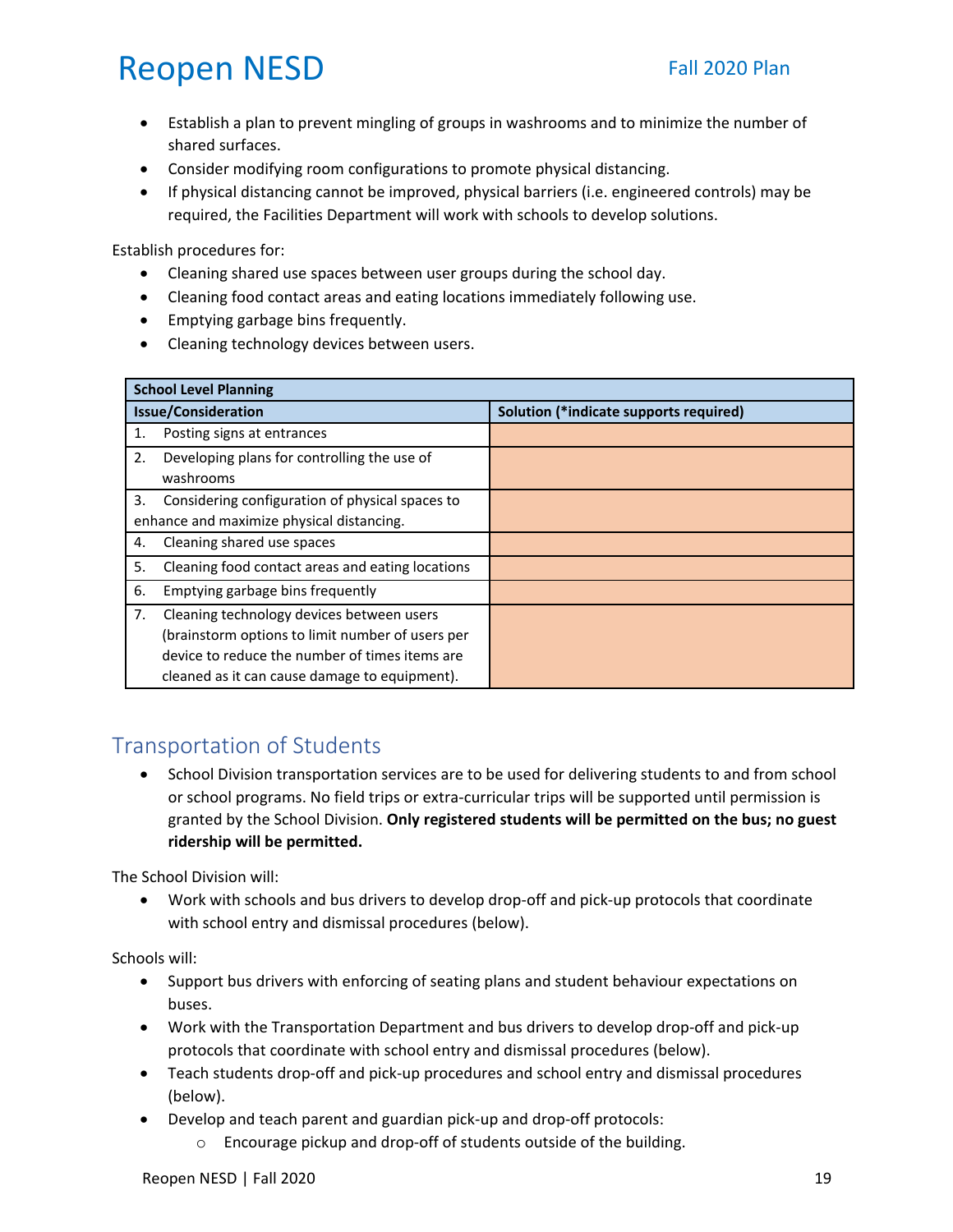- o If parents or guardians must enter the school, they should maintain physical distancing from staff and other children. They should be reminded to practice diligent hand hygiene.
- Bus Drivers will:
	- o Create and enforce seating plans that group together students who live in the same household.
	- o Work with the Transportation Department and schools to develop drop-off and pick-up protocols that coordinate with school entry and dismissal procedures (below).
	- o Clean and sanitize buses following each run.
	- o Re-communicate student behaviour expectations to families and students.

| <b>Transportation Services Level Planning</b><br>Issue/Consideration                               | Solution                                                                                                                                                                                                                                                                                     |
|----------------------------------------------------------------------------------------------------|----------------------------------------------------------------------------------------------------------------------------------------------------------------------------------------------------------------------------------------------------------------------------------------------|
| Cleaning and sanitation of buses between each<br>run is mandatory                                  | Provide instruction for Drivers.<br>$\bullet$<br>Additional time (that may need to be<br>compensated).<br>Potential challenges with storing cleaning<br>$\bullet$<br>materials on buses. Public health officials and<br>other agencies (SGI) would need to provide<br>guidance on specifics. |
| Cleaning and sanitization of buses between each use<br>will add time to the run.                   | Adjust routes and fleet distribution to<br>minimize transfers, multi-tier busing, and hot-<br>seating (unloading some passengers and<br>loading new passengers using the same<br>seats).                                                                                                     |
| Provide Drivers with appropriate PPE and supplies.                                                 | Provide instruction for drivers on proper use.                                                                                                                                                                                                                                               |
| Establish seating plans for all runs.                                                              | Encourage Drivers to seat by stop order (first<br>on to the back seats) and unload from front<br>to back.<br>Seat siblings together.                                                                                                                                                         |
| Potential of increased vehicle traffic at schools.                                                 | Encourage parents to "drop and go" to<br>$\bullet$<br>minimize parent entry to the school.<br>Consider alternate drop off area away from<br>$\bullet$<br>the school and bus zones.                                                                                                           |
| Communication with parents/caregivers regarding<br>expectations related to hygiene and behaviours. | Co-ordinate with schools to provide<br>$\bullet$<br>consistent messaging.                                                                                                                                                                                                                    |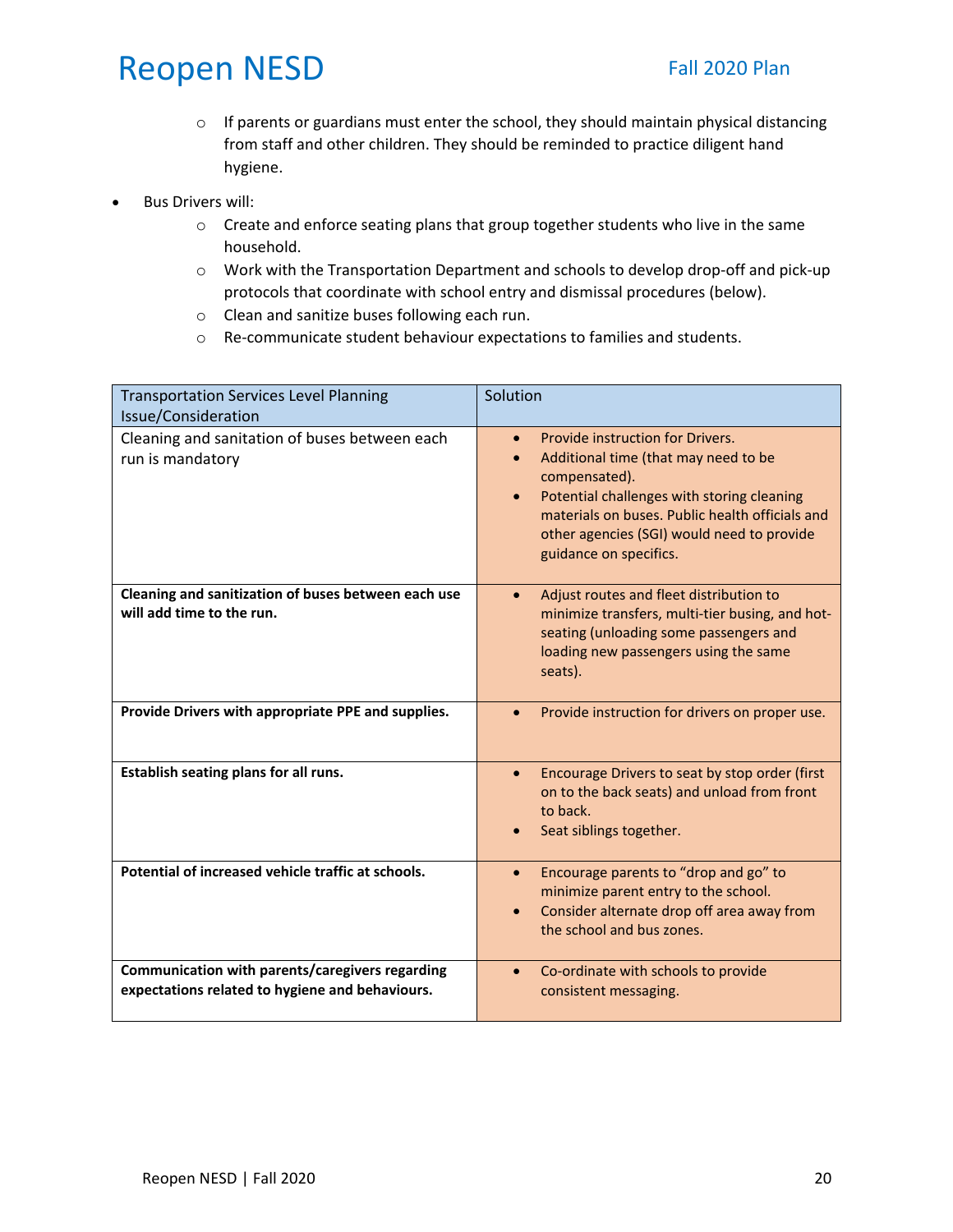## <span id="page-20-0"></span>Extra-Curricular - High School and Elementary School Sport

School sport, as we knew it, may not be possible until such time as there is a vaccine or treatment for COVID-19. In the meantime, efforts must be made to continue to achieve the objectives of school sport by supporting our members, schools, student athletes, coaches and officials.

The safety of all is the primary focus of any return to school sport plan that continues to contribute to the development of citizenship skills in our student athletes. *We will be taking direction from Re-Open Saskatchewan, the Saskatchewan Health Authority, the RPT and the Saskatchewan High School Athletics Association.*

## <span id="page-20-1"></span>Band and Choral Activities

In-school learning of band, choral and other related performing arts activities will continue with some necessary adaptations and precautionary measures to ensure the health and safety of students and staff.

### *Is playing an instrument safe?*

(Excerpt from: Amro Music (Considerations for a Safe Return to the Instrumental Music Classroom)

"As many educators and musicians can attest, although the musician is blowing air into the instrument, the design of the instrument is such that the air is slowed down to produce a tone, and in doing so, the instrument retains the moisture and aerosols associated with the spread of COVID-19. Accordingly, frequently disinfecting the musical instruments in our program, ensuring students properly maintain their own equipment, and closely following the CDC's guidelines recommended for social distancing will allow us to continue offering a quality music education to students while proactively preventing the spread of COVID-19….

Encouraging students not to share classroom supplies, implementing a structured cleaning regimen, following the CDC's guidelines for social distancing, and utilizing appropriate cleaning solutions that are both effective and safe for the instrument's finish, will play an active role in preventing the spread of COVID-19 in the orchestra classroom."

Many of the personal protective measures will be taken from Saskatchewan Health Authority (SHA) guidelines and will be based on school and community infection prevalence. Activities involving unprotected (without a mask or physical barrier) in-person singing, cheering or shouting or playing wind instruments will be offered if reasonable protective measures have been implemented and the SHA permits the operation of such programming.

Other alternatives will need to be offered if our prevalence rates increase or at such time the SHA no longer permits these activities. Alternatives may be considered when face to face performing and instruction can no longer be performed, such as:

- Recording or live-streaming individual performers in separate locations.
- including more lessons focused on music appreciation or music theory.
- Choose to play instruments that are lower risk (e.g., percussion or string instruments over wind instruments).

For additional information, please refer to *Appendix C: Band/Choral Guidelines and Recommendations.*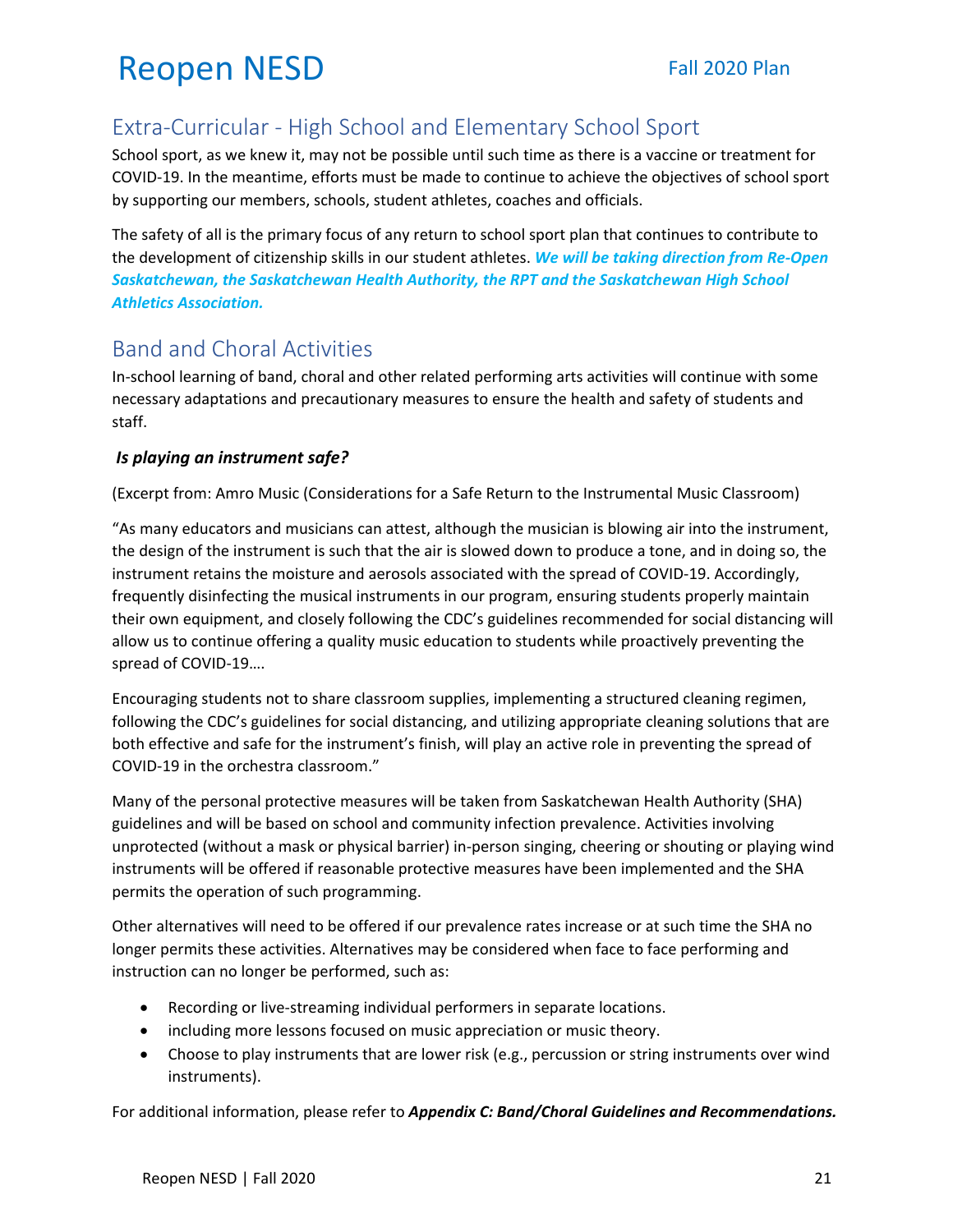### APPENDIX A - Sample Return to School Staff Meeting Agenda

- <span id="page-21-0"></span>*1. Welcome back!*
- *2. Where are people at? What do you need? What are you feeling?*
- *3. Teamwork – What will be required as we prepare to reopen?*
- *4. Fall school reopening and contingency planning*
- *5. Review Reopening NESD* 
	- *a. Beliefs*
	- *b. Best practices*
	- *c. Workplace readiness*
	- *d. Returning to the workplace considerations*
	- *e. Learning considerations; supplemental learning gaps*
	- *f. Reopening NESD School Based Discussion Template*
- *6. Student Transitions* 
	- *a. What things remain the same*
	- *b. What things may be different*
	- *c. Easing transitions*
- *7. What things are on and what things are off in your school?*
- *8. What additional things do you need to be comfortable and safe?*

*9. Supplemental Learning Reflections: What worked and did not work? How might we prepare for contingency if it were to happen?* 

*10. Questions, concerns, other.*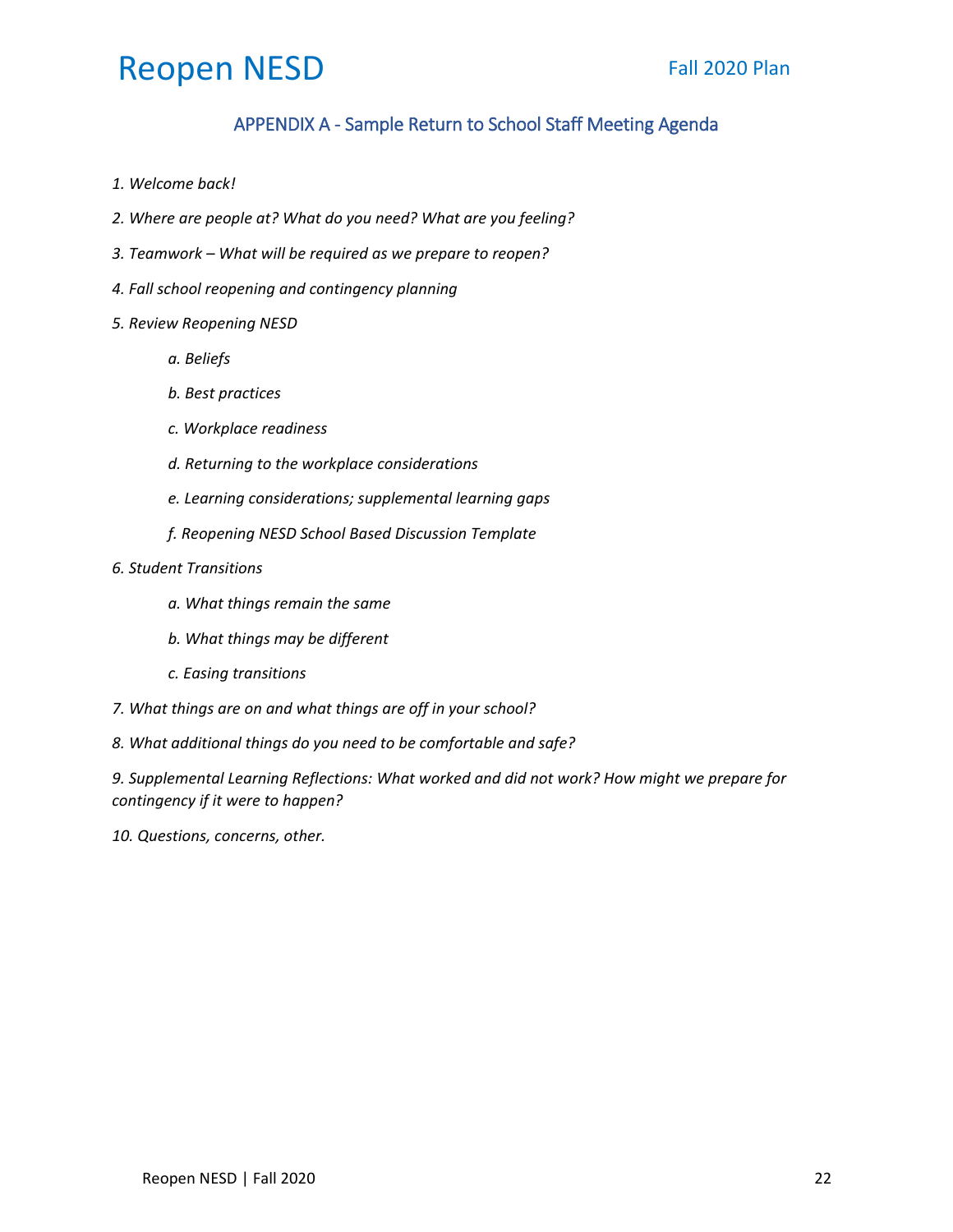#### APPENDIX B - School Based Discussion Template

<span id="page-22-0"></span>1. *How do we deliver academics in the fall and what does contingency planning look like for our school?*

*○ What supports are needed? What are the implications?* 

*2. What does staff returning to the worksite look like?* 

*○ Supports needed? Implications?* 

- *3. What sort of personal protective equipment will staff require or request?*
- *4. How do we handle student refusal to return to school?*

*○ Supports needed? Implications?* 

*5. What facility changes are required? (cleaning, etc.)* 

*○ Supports? Implications? Markings? Limiting gathering spaces? Monitoring?*

*6. What potential IT changes are required?* 

*○ Supports? Implications?* 

*7. Are counselling services required for students? For staff? ○ Supports? Implications?* 

*8. How will our school handle differentiation for students? ○ Supports? Implications?* 

*9. What, if any, type of additional student services may we require? (SLP, OT, etc.) ○ Supports? Implications?* 

*10. How will we handle/prepare for student transitions (e.g., program needs, learning gaps) - grade to grade, school to school?* 

*○ Supports? Implications?* 

*11. How will our staff manage supervision - lunch, recess, hall/lockers, etc.* 

*○ Supports? Implications*

*12. How will we manage division-provided student transportation?* 

*○ Supports? Implications?*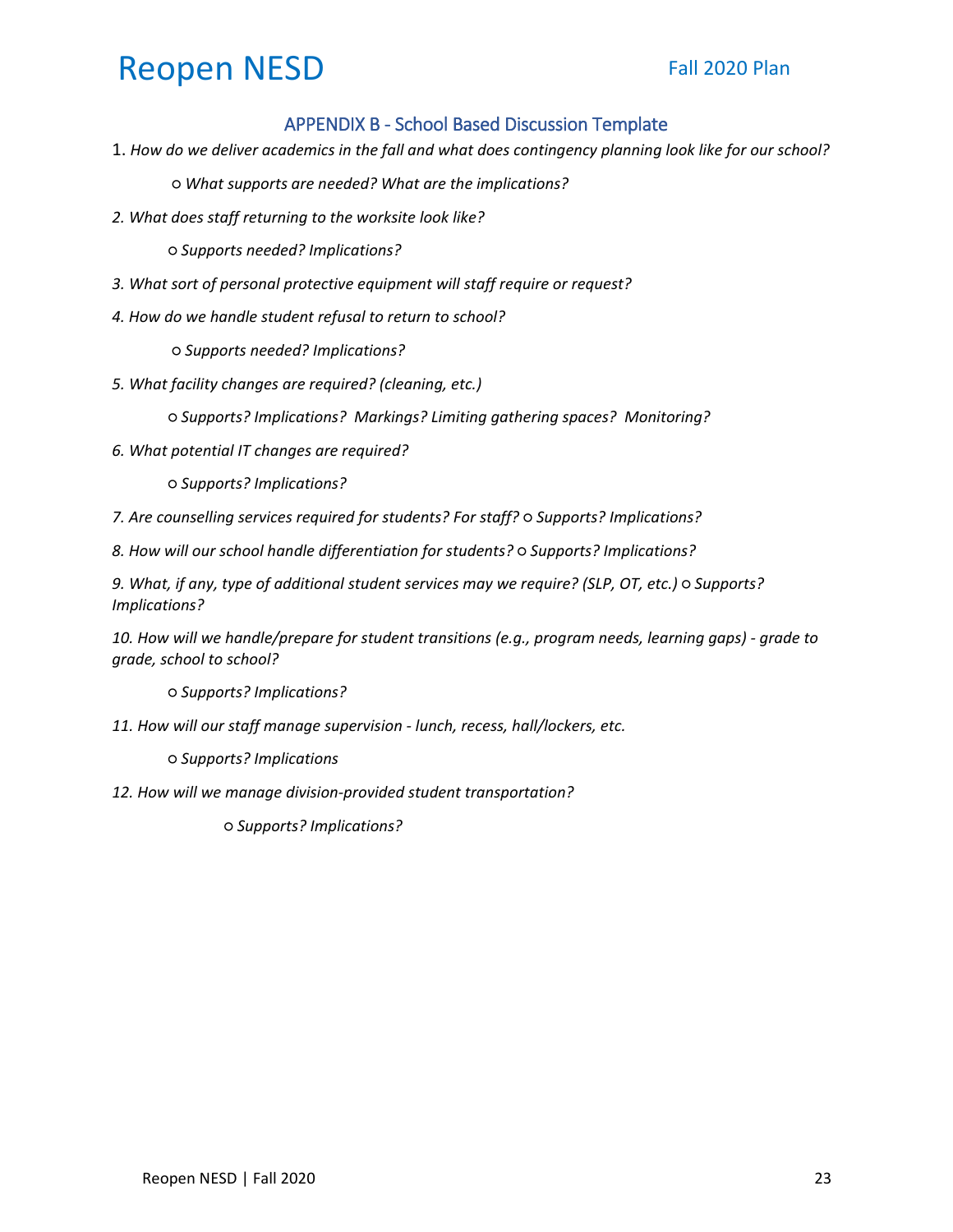### APPENDIX C - Band/Choral Guidelines and Recommendations

#### <span id="page-23-1"></span><span id="page-23-0"></span>Classroom Set-up and General Safety

- The priority is the health and safety of students and staff.
- Music Room Supplies Needed for before and after playing

○ Access to a sink with running water (soap, and paper towels)

○ Hand sanitizer

○ Wipes that contain one of the following: bleach, isopropyl alcohol, medical virox

○ Sterisol for instruments MSDS Sheet can be found here and steri-spray MSDS Sheet can be found here. Investigation into other appropriate items for disinfection is ongoing.

● According to the CDC, COVID-19 can live on the following materials:

○ Brass: up to 5 days

○ Plastic: up to 3 days

○ Cork: up to 2 days

- Wood: up to 4 days
- Strings: up to 3 days

● The generic classroom items in the music classroom (e.g. wiping down chairs, stands, equipment and surfaces etc.) will need to be sanitized on a regular basis.

● Choral

○ Markers on floor to indicate where people should stand/sit to ensure proper distancing (aerosols are a concern with singing), circle formation facing outward, singers in three sided cubicles with open side facing the conductor, additional rooms/space needed to separate singers into smaller groups/sections.

#### <span id="page-23-2"></span>Teaching Recommendations

● Music could be selected to accommodate the need for small ensembles based on the number of students allowed in the room (flex music).

● If practice rooms are available, use them for small student sectionals to space out students around the band room.

● Choral - Begin with sectionals only, then combine sections (e.g., Sop & Bass together), then octets. Create combos in more advanced ensembles. Additional rooms/space needed to accommodate small groups.

#### <span id="page-23-3"></span>Equipment

● Shared (e.g., large instruments, percussion instruments, mallets, music): ○ Wind instruments, guitars, or music will not be shared between students.

○ Percussionists should have a personal set of drumsticks, yarn mallets and timpani mallets (not to be shared with other students).

○ Mallets for large percussion instruments (e.g., bass drum, gong mallet, etc.) must remain at the front of the class by the teacher. They will be sanitized in between uses.

Reopen NESD | Fall 2020 24 | 2009 24 | 2009 24 | 2009 24 | 2009 24 | 2009 25 | 2010 25 | 2010 25 | 21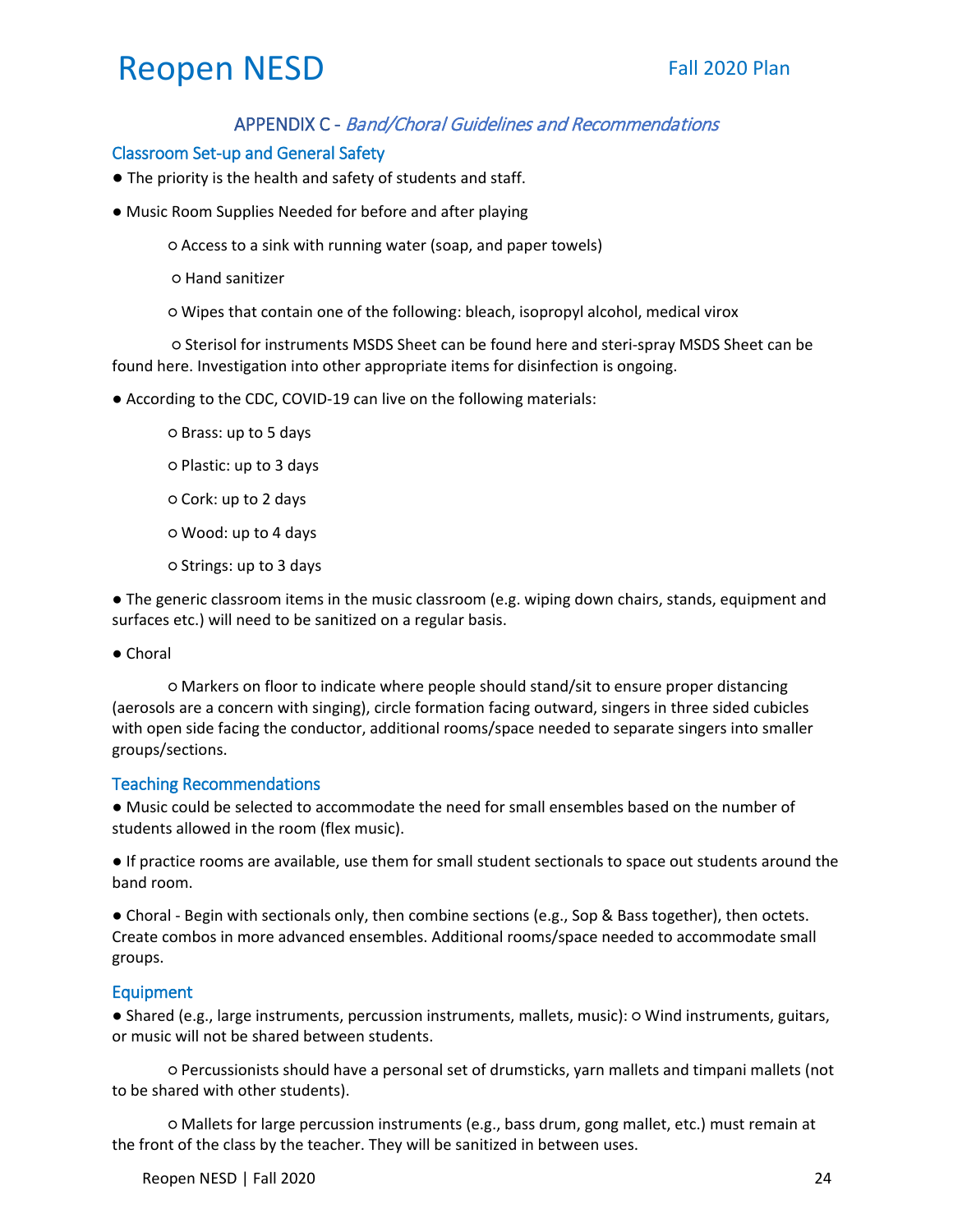○ Large instruments such as tubas, etc. will not be shared.

● Brass Instrument Condensation Dumping:

○ Each brass player will have an individual container with an absorbent cloth to dump their condensation into. These will be kept with the student and kept in their case and taken home to be cleaned.

● Choral - Individual microphones and music will be provided to each Choral participant. Music stands will need to be sanitized and/or labelled for individual students who are in multiple ensembles. Pianos must be sanitized after each use.

#### <span id="page-24-0"></span>Concerts and Performances

- Virtual concerts will be the norm until COVID restrictions have passed (live-streamed concerts or recorded concerts).
- Need to consider copyright when sharing performances and make sure that students have media permission.
- Performance is an important part of band, but it could occur in small ensembles.

Source: Ontario Music Educators' Association (A Framework for the Return to Music Classes in 2020/2021)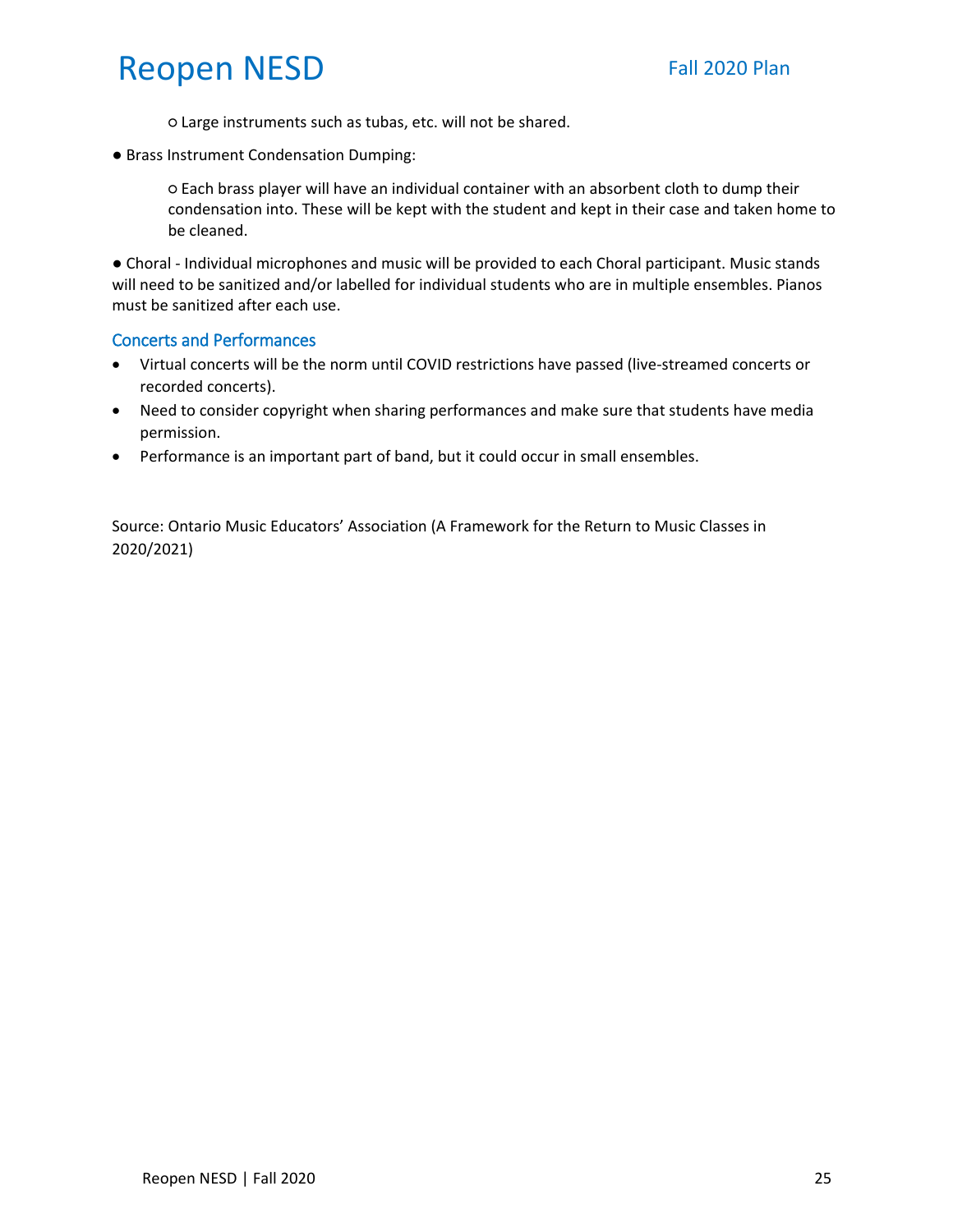### Appendix D - Prekindergarten and Kindergarten Guidelines

<span id="page-25-0"></span>The following guidelines are intended to support Early Learning educators in establishing provincial health and safety recommendations with reference to the *Provincial Response Team Plan* and *North East School Division Reopening Plan 2020-21* while continuing to implement quality practices and responsive learning opportunities for children in Prekindergarten and Kindergarten programs.

It is anticipated that the guidelines outlined below will likely change as the school year progresses.

#### <span id="page-25-1"></span>Mindset and Perspective

- Use a strengths-based, growth mindset and believe in the capabilities and competencies of children and what they bring to the classroom:
	- Dr. Jean Clinton: [Capable, Competent Children](https://www.youtube.com/watch?v=N6CnqNTPg-s&list=PLxmz9ERQlsZuYEh2gtLYHHlrk60NT_T-j&index=4&t=0s)
	- Margaret Henningsen: [Young Children are Competent](https://www.youtube.com/watch?v=CQnxfxvtALw)
	- Rita Pearson: [Every Child Needs a Champion](https://www.ted.com/talks/rita_pierson_every_kid_needs_a_champion?language=en)
- Be aware of your own personal energy and what you are bringing into the classroom; children are intuitive and energy and thoughts that we bring determines how we respond.
- Try to remain calm and try to find joy and learning through everyday interactions.
- Slow down and savor patience routines take time to be established; scaffold the year to increase in complexity and expectations as children experience success and gain confidence.
- Be flexible and accept that you will not get as much accomplished in a day; value the relationships and connections you are making with children.

#### <span id="page-25-2"></span>Developing Successful Transitions and Connecting with Families

*Orientation to School* 

- During the first week of school, host virtual or small orientation/parent information sessions with families to allow them to tour the classroom briefly (20 minutes).
- After the first week, ask families to drop children off outside at the school entrance to be picked up by the teacher or Educational Assistant.
- For further ideas and suggestions on ways to successfully transition children to school that focus on building relationships and developing positive school experiences, please refer to the [Planning for Transitions in Early Learning](https://www.edonline.sk.ca/bbcswebdav/pid-258796-dt-content-rid-6327237_1/orgs/Responsive_Teaching_organization_graymic/Responsive%20Teaching%20Practice%20Assessment.pdf) document.
- Throughout the month of September to December, begin regularly contacting families through telephone, emails, or on-line video meetings/teleconference calls.
- Host tutorials virtually with families to help them with using the technology that is integrated in classroom practices (e.g. Google Meets for Family Days).

#### *Home Visits and Family Days*

- For Prekindergarten home visits, conduct outdoor visits with families in the local school playground, a nearby park or on the front lawns in September to begin building a relationship with parents/caregivers.
- Family Days can be hosted virtually or in-person in a community space on one day a month for October, November and December in small 30-minute sessions (four families at a time if inperson).
- Duration and occurrence of Family Days for the rest of the school year, will be determined at the school level by the administrator and educator.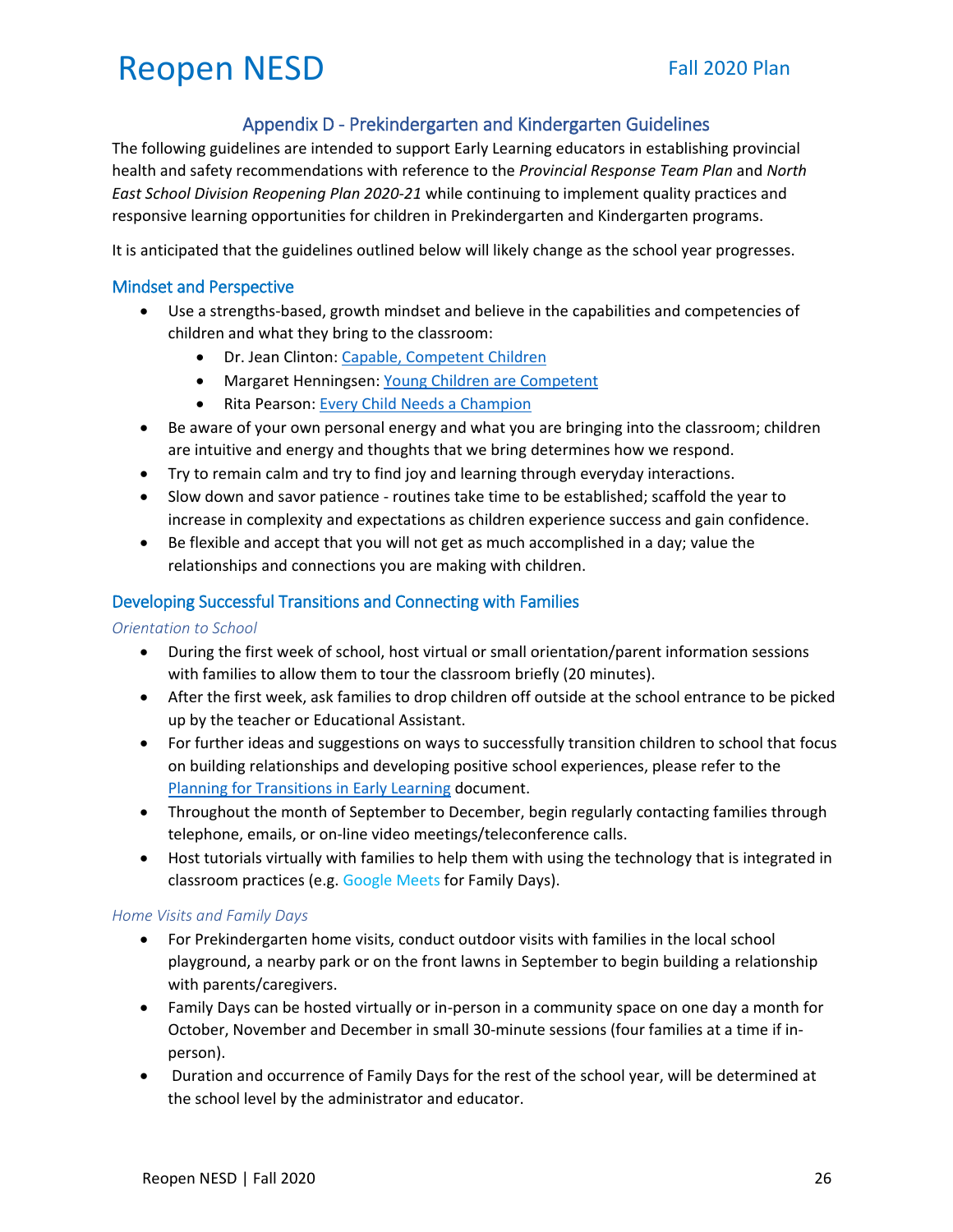### <span id="page-26-0"></span>Daily Hygiene and Safety Practices

- Educate and establish consistent routines for proper hygiene practices and follow handwashing guidelines as outlined in the provincial health regulations and as explained in the ECERS-3 rating scale:
	- Children wash their hands when they enter the classroom.
	- Before and after eating.
	- After encountering bodily fluids: after they blow their nose, cough or sneeze.
	- After using the washroom; and,
	- Before and after using sand/water/sensory bins and painting centers.
	- Additional option: have children wash their hands before and after learning center times
- *Use hand sanitizer in extremely limited quantities*, as it is toxic for young children.
- Look for learning/teaching opportunities within the extra cleaning and hygiene routines (e.g., practice counting, singing rhymes and songs, following a sequence of steps/directions)
- Schedule in time within each instructional day for the cleaning of frequently shared items
- Schedule weekly cleaning of materials in learning centers on Fridays or as required throughout the week
- Wear gloves when disinfecting tables and materials.
- Designate cleaning materials (e.g., bucket/pail, gloves, disinfectant, dish soap, vinegar) to a space in the classroom (e.g., on a shelf by the sink, in a cupboard) out of the way of children.
- Wash tables before and after snack and lunch times.
- Sweep or vacuum floors after snack and lunch times.
- Prioritize using soap and water, vinegar solutions, over disinfecting wipes as the chemicals are toxic to young children.
- Stay within classrooms as much as possible and avoid having to go into other areas of the school.
- Stagger outdoor times.
- Ensure all staff are aware of the hygiene and cleaning procedures and understand the adaptations to routines and instructional practices.

### <span id="page-26-1"></span>School Supplies and Personal Belongings

- *It is advised that children not bring school supplies from home. However, it may occur if appropriate measures are in place so that sharing of individual supplies does not occur.*
- Have one class set of pencils, one box (basic 8 colors) of both markers and crayons that can be shared by four children at a time. This would be the same with scissors and glue - 1 per 4 children. Store school supplies in containers to keep them contained and help with cleaning
- Ask families to send lunches in small brown paper bags (lunch bags) *if possible* and have food packaged using baggies or food wrap so it can be disposed of easily. *Do not allow children to share food.*
- Only allow water bottles, no juice boxes or thermoses.
- Limit borrowing books from the library books are not easily cleaned; allow children to use books from classroom libraries and continue to update/rotate books on a bi-monthly basis to keep children's interests
	- If needed library books can be borrowed but would have to be limited to school use only and allow exchanging books once a month.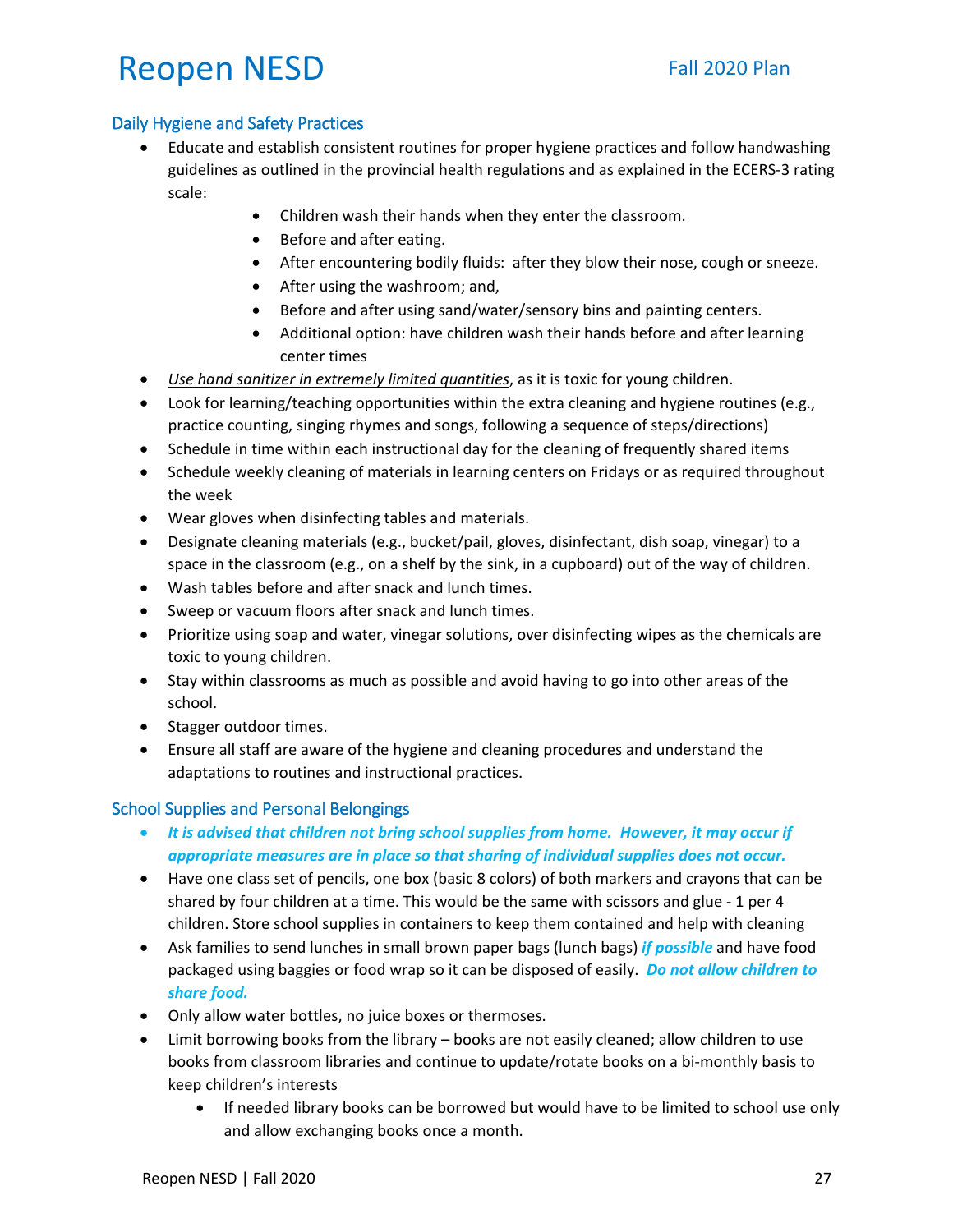• Sets of library books can be assigned to classrooms and exchanged on a monthly basis.

#### <span id="page-27-0"></span>Considerations for Play-based Learning Practices and Learning Materials

- Create spaces that surround the children with hope and possibility; inspire innovation and curiosity
- While considering the elements of space materials, physical and aesthetic as interdependent and interconnected to go beyond "an environment" to assist with teaching curricular outcomes, strive to maintain a home-like, cozy, safe and culturally responsive environment
- Wash all learning materials before offering the materials to children and placing in learning centers
- Put away materials that may be hard to clean or cannot be washed in a washing machine
- Ensure everything is well organized, labelled and in containers (e.g., take photos of the items to and include the names of materials) Articulated in the ECERS-3 rating scale
- Provide individual buckets or materials/mini invitations for learning for children to use through the week (e.g., I Spy bins)
	- Include closed and open-ended materials to keep their interests
	- Assign to a child for the week then clean at the end of the week and rotate invitations to another child the following week
- Limit the amount of materials in learning centers less is more
	- How can one material or group of materials offer numerous opportunities as opposed to having numerous materials?
	- *Quality* over quantity
	- See the complexity of simplicity
	- Give reason for children to communicate with adults, ask and wait (Hanen LLLI strategy)
- Use open-ended materials in learning centers that can be used in many ways and repurposed throughout the day
	- Boxes, cardboard tubing, gems, rocks, sticks, recycled materials can be used for several things throughout the day, in play and through inquiry-based learning
- Extend materials to include things that can't necessarily be touched exploring light and shadows, exploring sound, color (e.g. use the smart board, overhead, projector, flashlights, prisms, crystals, water and food coloring, paint)
- Offer materials that keep the children's interests, allow them to work with their favorite materials
	- Look for opportunities to use the materials in a variety of ways (e.g., Lego can be used for building, for counting, shape, size, patterning/Math, for print making/Art, for exploring properties, designing structures/Science)
	- Allow the potential of materials to be explored in-depth
- Pay attention to how the materials are set up to invite the children to play and explore so that it keeps their interest and offers possibilities for them to discover rather than telling them how to play with the materials
	- We can accidentally restrict how we use materials based upon how it is set up
- Interchange materials and rotate items to keep interest; add complex materials as the year progresses
- Change the context of space that the materials are being offered in take the materials outside, closer to a window, move to a different shelf or in another part of the room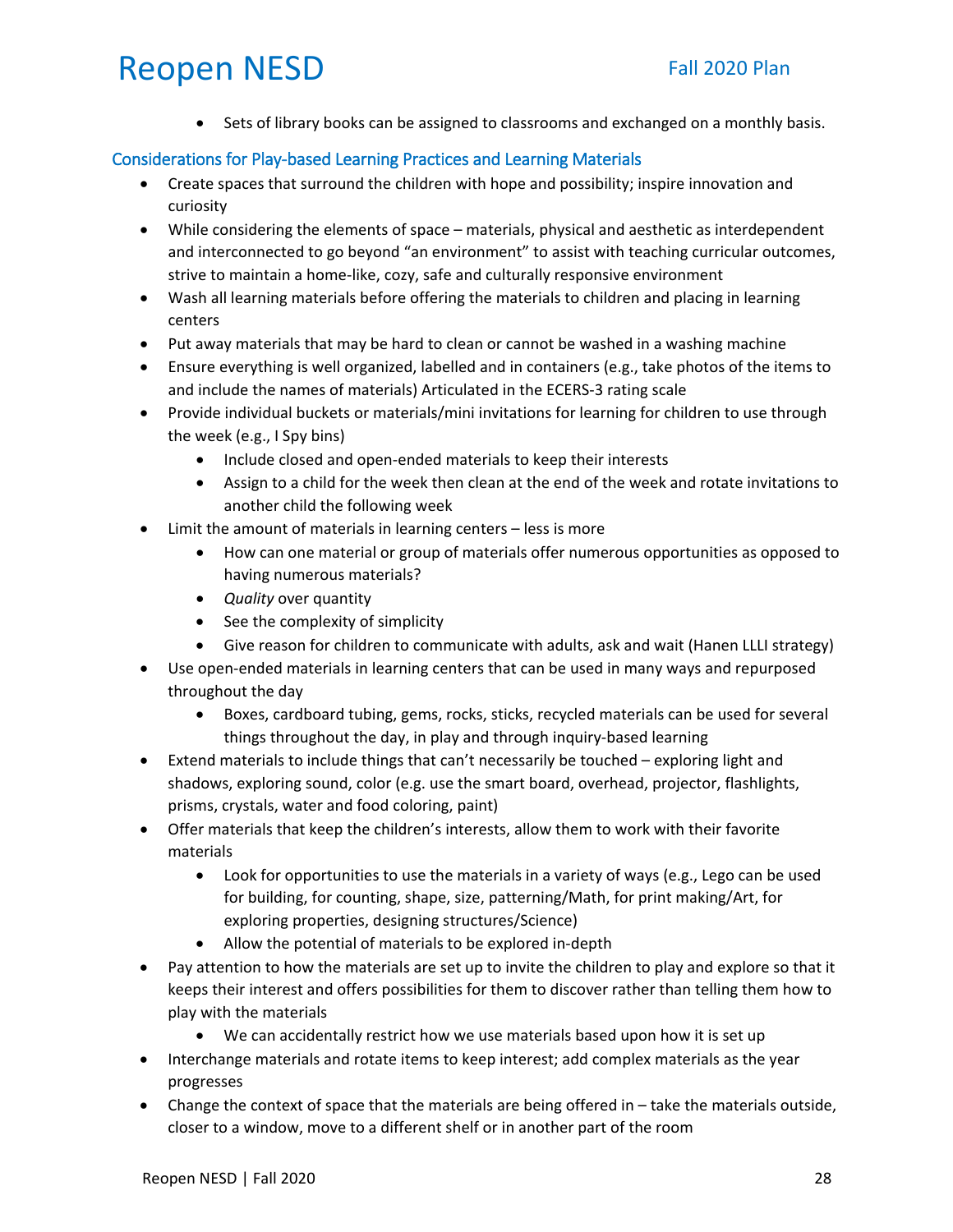- Look for ways to open or close off areas in the classroom space or outdoor environment (e.g., shower curtain to block an area that is off limits, pylons to map out a space for big body play)
- Engage and interact with the children to model inquiry/exploring materials; "Have similar materials what the children have so you can:
	- Imitate what they are doing
	- Expand on what they are doing by doing something different using the same materials
	- Extend the topic when appropriate by making a comment or asking questions that encourages children to think more deeply" (Hanen Center, *Balancing Precautions While Building Interactions, 2020*)
- Use open-ended questions to further the children's learning with the materials
- At the end of the week, materials can be washed and left to dry for the weekend. When the students return, they can help put the items back into the containers and in the learning centers

#### <span id="page-28-0"></span>Physical Distancing and Interactions that Build in Conversations

- While maintaining physical distancing aim to be at the child's level so that they can read nonverbal cues and engage in interactions/conversations
- Use OWL observe, wait and listen (Hanen LLLI strategy) to see what children are interested in and to begin conversations
- Follow the child's lead when involved in an activity; incorporate activities that allow builds on language and interactions without materials (e.g., I spy, Simon Says, 20 Questions)
- Look for opportunities to have incidental conversations using Hanen strategies: talk about what you are doing, make interesting comments, ask questions to invite conversations, change routines into games
- Label children's emotions
- Give children roles to take on and lead" (Hanen Centre, Balancing Precautions While Building Interactions, 2020)
- Physical distancing ideas for hosting whole group discussions/Morning Meetings:
- Use shapes made of cloth to define personal space and where children can sit during discussions
- Use carpet samples to define personal space and assigning seating
- Use stickers or painters' tape on floors to mark off spots (be mindful that it doesn't become a distraction)
- Physical distancing ideas for hosting small group discussions/group work/focused stations:
- Keep children in the same groups for a month at a time and develop a tracking system
- Always wash before having groups come together
- Provide materials for each child to avoid too much sharing of materials
- Keep materials contained and sorted
- Rotate materials on a weekly basis and clean at the end of the week

#### <span id="page-28-1"></span>Considerations for Whole Group Discussions/Small Group Activities

- "Balance individual learning activities with small group interactions; using creativity to mix individual and group interactions (for example, individual reflection/work, followed by "turn and show your neighbor")
- Use [SSCAN](http://www.hanen.org/Helpful-Info/Early-Literacy-Corner/Literacy-in-the-Classroom.aspx) to build language-rich interaction within the group "(Hanen Centre, Balancing Precautions While Building Interactions, 2020)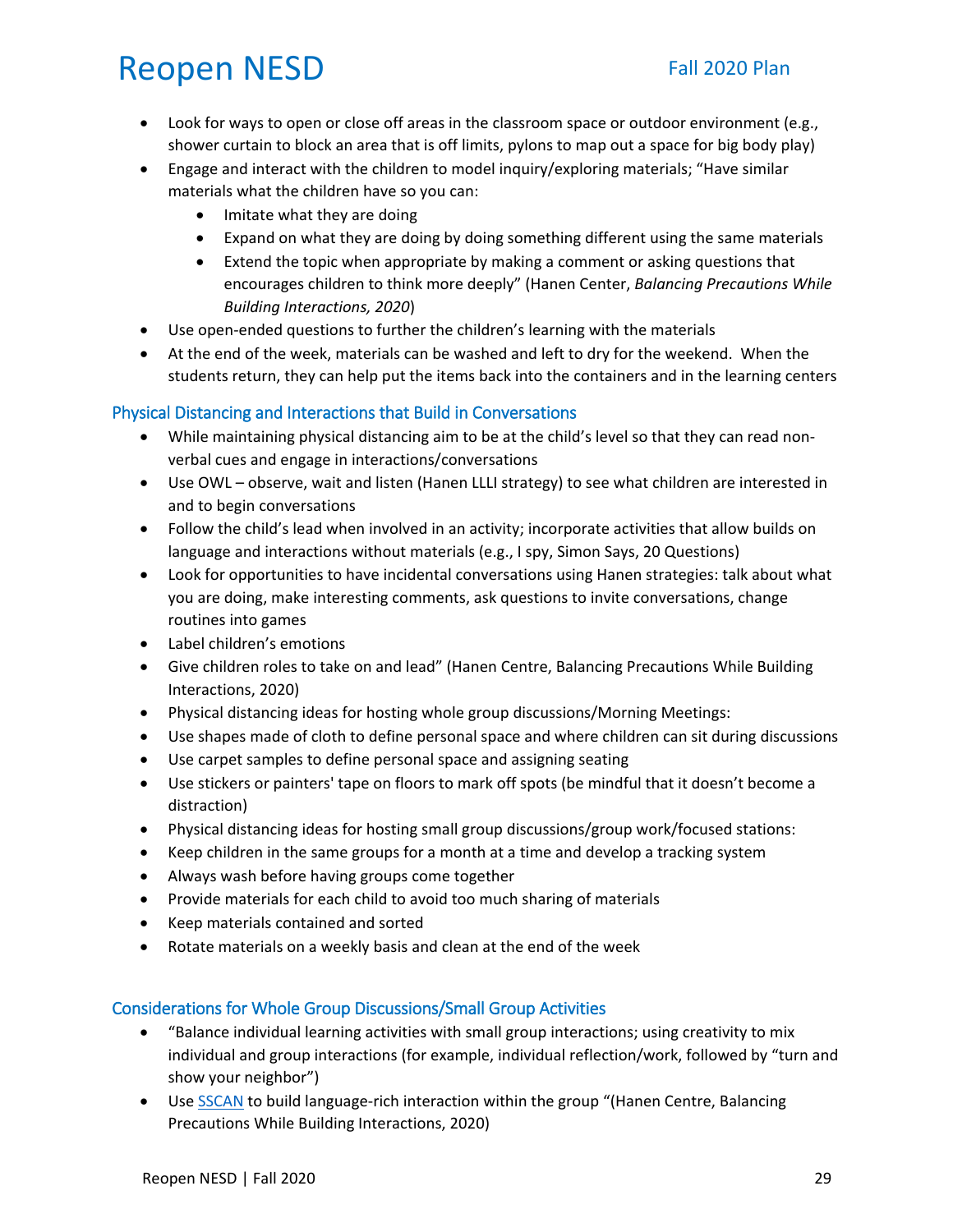- Develop a comprehensive understanding of the developmental levels of the children and their ability to participate in small groups to plan activities and keep them engaged for extended periods of time (refer to the [Prekindergarten Essentials –](https://www.edonline.sk.ca/webapps/blackboard/content/listContent.jsp?course_id=_3934_1&content_id=_274628_1) Developmental Milestones chart)
- Focus on including imaginative play, physical games that can respect some social distancing, singing, individual art projects
- Include times that offer activities, games and projects where each child can contribute individually (e.g., shared writing experiences: whole group writes a story)
- Provide shared reading experiences to encourage whole group engagement through puppetry, storytelling, singing new songs, interactive read aloud/big book, turn and talks, think, pair, share [\(SK Ministry of Education Early Literacy: A Resource for Teachers, 2000;](https://www.edonline.sk.ca/bbcswebdav/library/Curriculum%20Website/English%20Language%20Arts/Resources/Core/Early%20Literacy%20A%20Strategic%20Resource%20for%20Teachers%202002.pdf) UNICEF Guidance for Reopening of Preschools and Kindergartens Post Covid-19, 2020)
- For further information on ways to maintain quality interactions and supporting children with emerging literacy and language development refer to The Hanen Centre: [Balancing Precautions](http://www.hanen.org/Helpful-Info/Articles/COVID-19-Balance-Precautions-Build-Interactions.aspx)  [While Building Interactions](http://www.hanen.org/Helpful-Info/Articles/COVID-19-Balance-Precautions-Build-Interactions.aspx) document.

### Appendix E- Mask Use

<span id="page-29-0"></span>*The North East School Division in consultation with public health, has decided to begin the school year at level 2 of the Safe Schools Plan which includes the use of masks.*

*All grade 4-12 students are required to wear a mask on school buses unless not able to do so safely.*

*Students in pre-k to Grade 3 will be encouraged, but not required, to wear masks while in school or on buses.*

*It is strongly recommended that students in Grades 4-8 wear a mask in high traffic areas and all other areas where 2-meter distancing is not possible.* 

*Masks will be required for all students in Grades 9 to 12 in high traffic areas and wherever 2-meter physical distancing is not possible.*

*All staff members are also required to wear masks on buses and when working within a school facility when physical distancing of 2-meter cannot be maintained.*

*Parents and guardians are encouraged to purchase or construct reusable masks for their child(ren), but the school division will supply disposable non-medical masks as needed.* 

*Parents and guardians are asked to wash reusable student masks according to appropriate guidelines. [Here is more information](https://www.canada.ca/en/public-health/services/publications/diseases-conditions/covid-19-safely-use-non-medical-mask-face-covering.html) on mask etiquette and maintenance provided by the Government of Canada.* 

*What if my child cannot or does not what to wear a mask?*

*These situations will be assessed on individual basis and a medical note may be required. Please work closely with your school based administrator to determine options for your unique situation.*